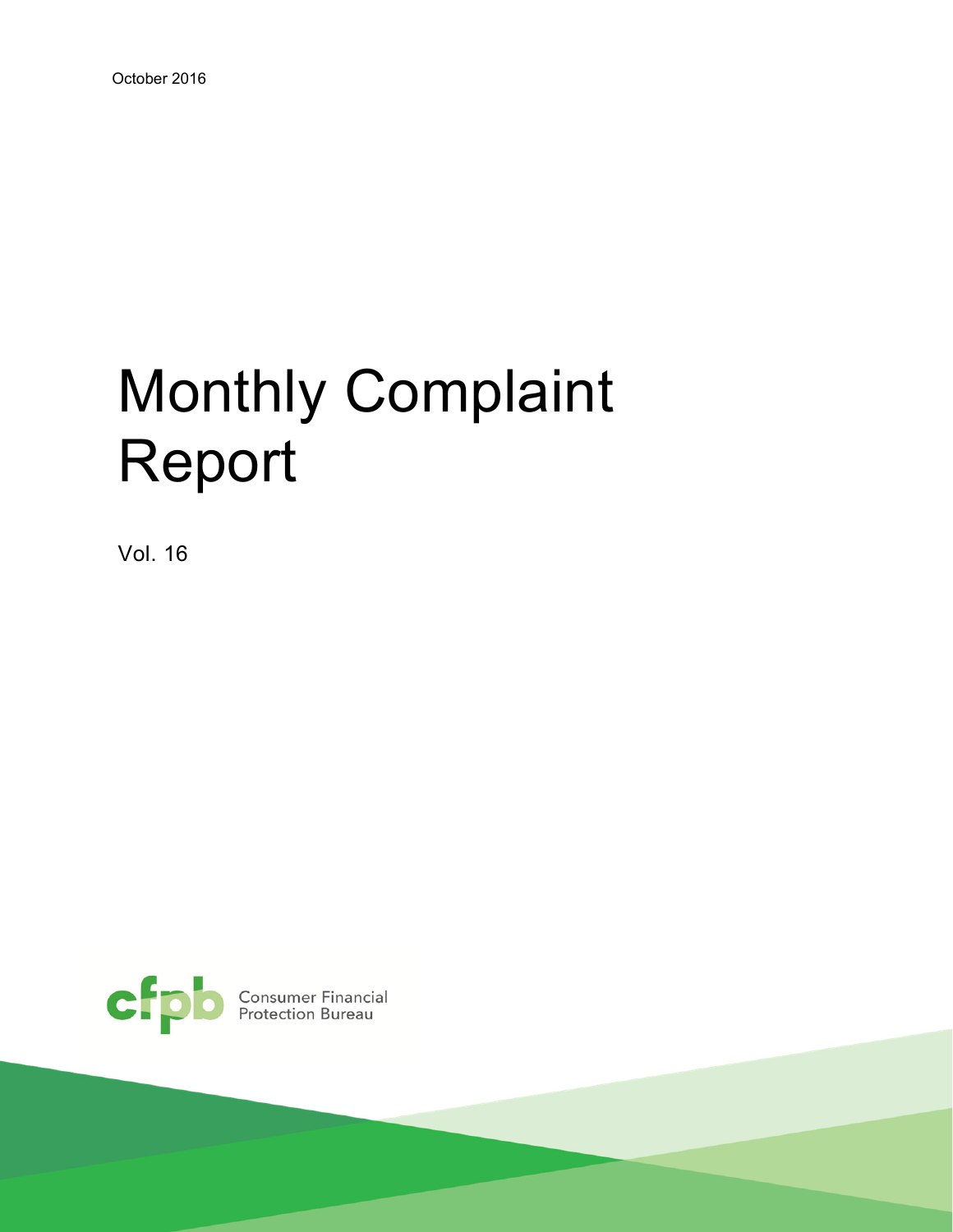## Table of contents

| 1. |     |  |
|----|-----|--|
|    | 1.1 |  |
|    | 1.2 |  |
|    | 1.3 |  |
| 2. |     |  |
|    | 2.1 |  |
|    | 2.2 |  |
|    | 2.3 |  |
| 3. |     |  |
|    | 3.1 |  |
|    | 3.2 |  |
|    | 3.3 |  |
|    |     |  |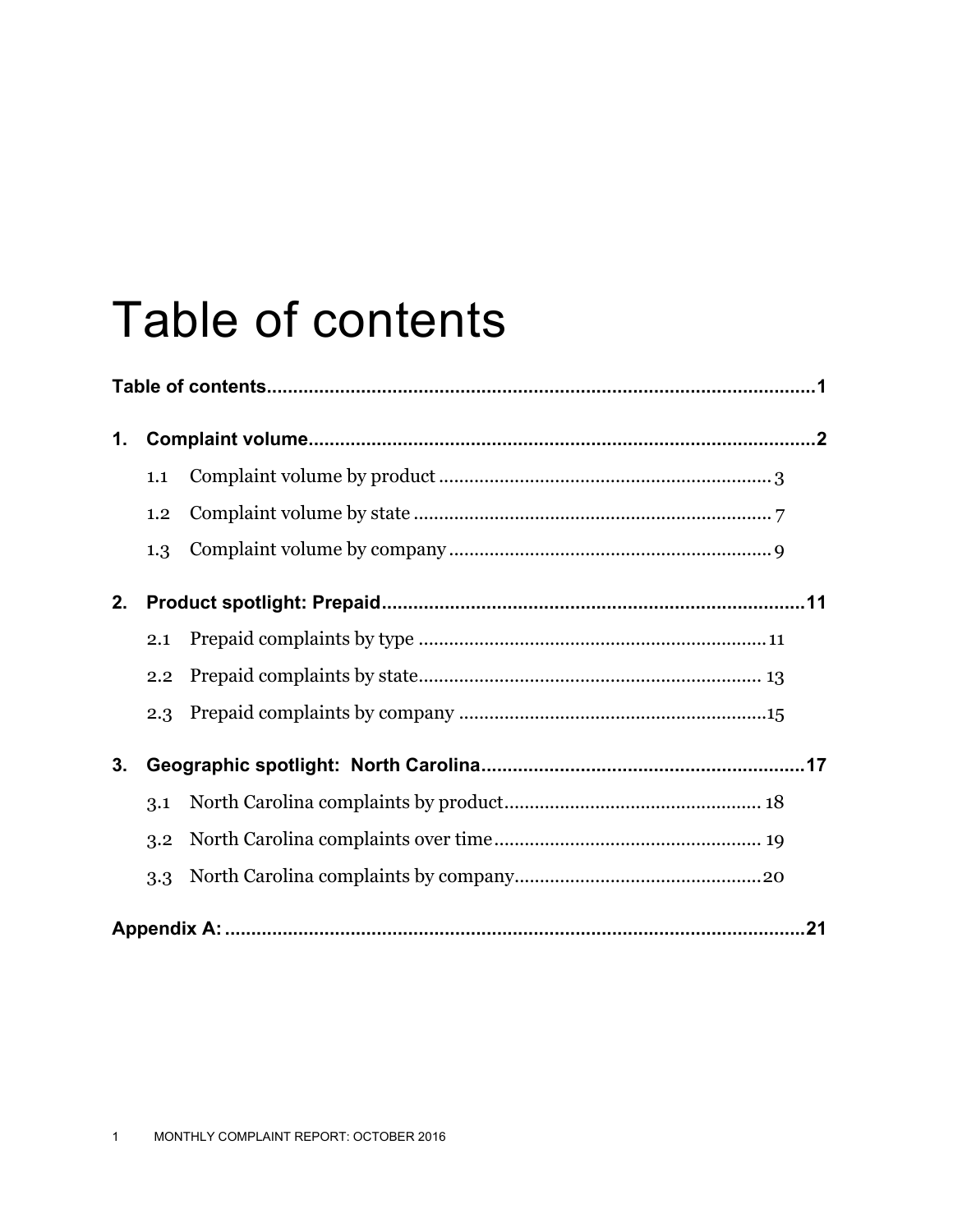## 1. Complaint volume

The Consumer Financial Protection Bureau (CFPB) is the first federal agency solely focused on consumer financial protection,<sup>1</sup> and consumer complaints<sup>2</sup> are an integral part of that work. The CFPB's Office of Consumer Response hears directly from consumers about the challenges they face in the marketplace, brings their concerns to the attention of companies, and assists in addressing their complaints. This Monthly Complaint Report provides a high-level snapshot of trends in consumer complaints.

The Monthly Complaint Report uses a three-month rolling average, comparing the current average to the same period in the prior year where appropriate, to account for monthly and seasonal fluctuations. In some cases, we use month-to-month comparisons to highlight more immediate trends. For company-level complaint data, we use a three-month rolling average of complaints sent to companies for response. This company-level complaint data lags other complaint data in this report by two months to reflect the 60 days companies have to respond to complaints, confirming a commercial relationship with the consumer. This is consistent with complaints found in the public Consumer Complaint Database.3

<sup>1</sup> The Dodd-Frank Wall Street Reform and Consumer Protection Act of 2010, Pub. L. No. 111-203 ("Dodd-Frank Act") created the CFPB to protect consumers of financial products or services and to encourage the fair and competitive operation of consumer financial markets.

<sup>2</sup> Consumer complaints are submissions that express dissatisfaction with, or communicate suspicion of wrongful conduct by, an identifiable entity related to a consumer's personal experience with a financial product or service.

<sup>3</sup> This report is based on dynamic data and may slightly differ from other public reports. Company-level information should be considered in context of company size and/or market share. Complaints referred to other regulators, such as complaints about depository institutions with less than \$10 billion in assets, are not published in the Consumer Complaint Database.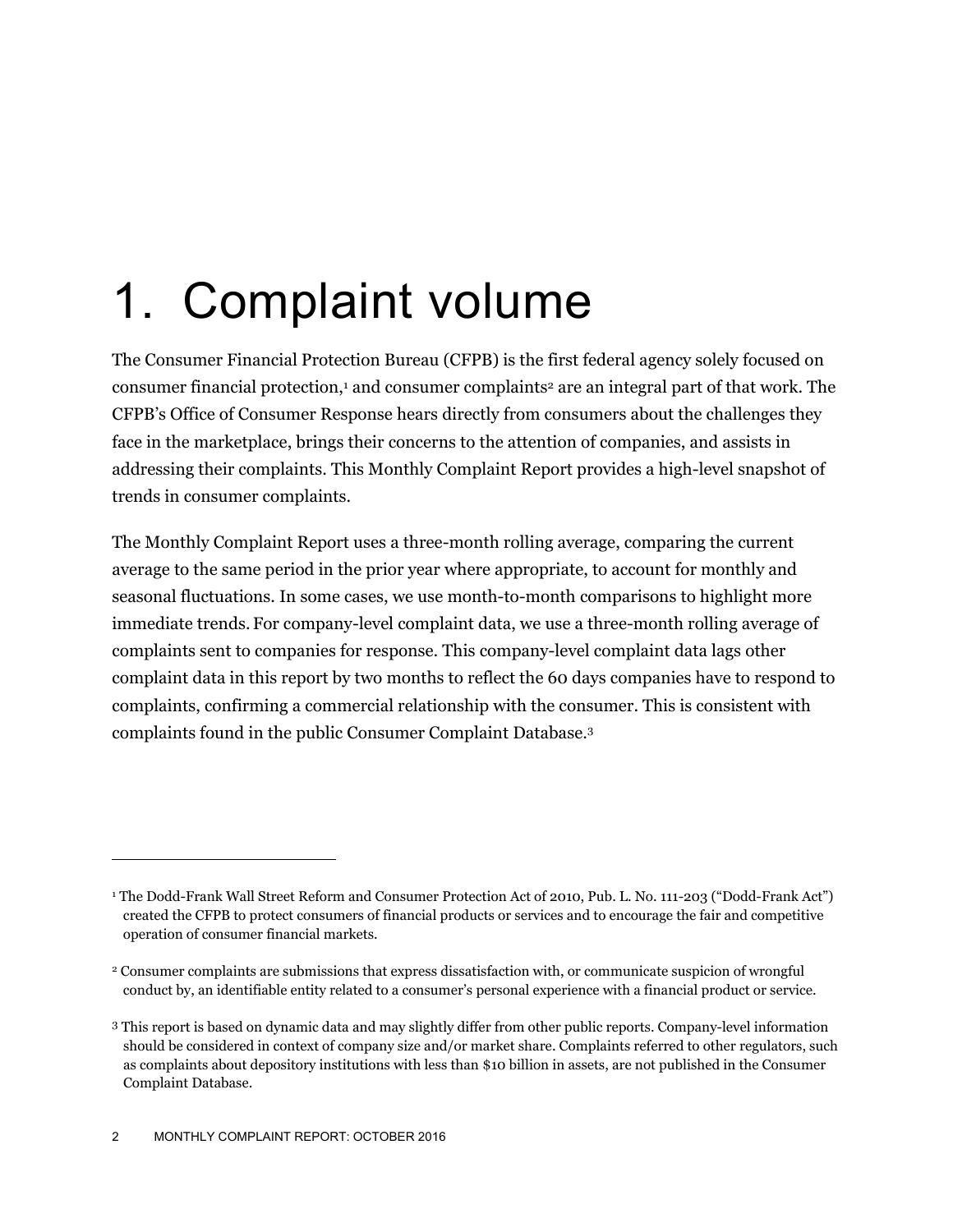Visit consumerfinance.gov/complaint to learn about how we handle complaints or to submit a complaint. Visit our Consumer Complaint Database at consumerfinance.gov/complaintdatabase to search, sort, filter, and export complaints.

### 1.1 Complaint volume by product

As of October 1, 2016, the CFPB has handled approximately 1,008,500 complaints, including approximately 26,400 complaints in September 2016. Table 1 shows the percentage change in complaint volume by product, comparing July - September 2015 with July - September 2016.4



 $\overline{a}$ 

<sup>4</sup> Complaint totals include all complaints with product breakdowns focusing on the most-complained-about consumer financial products and services.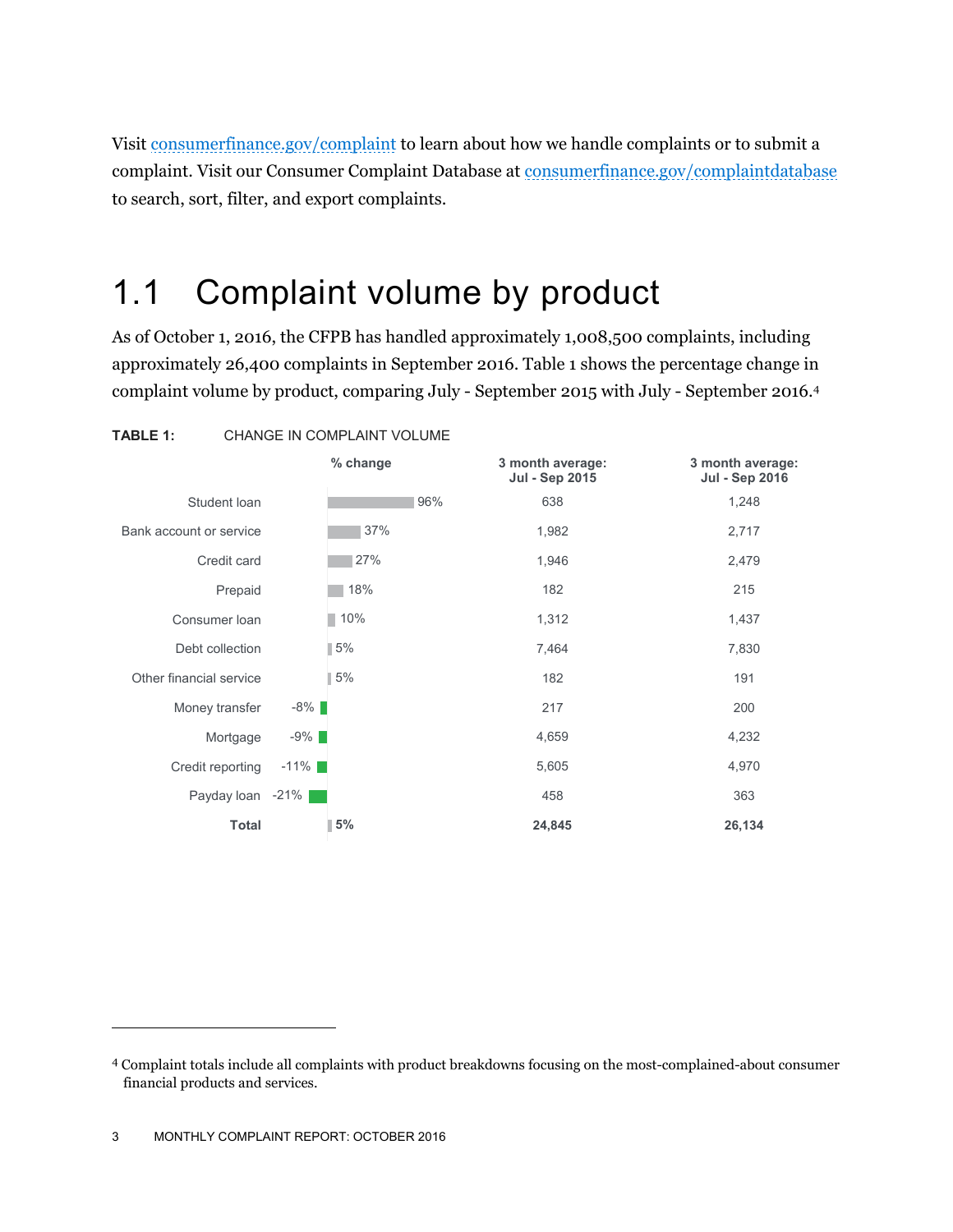- Student loan complaints showed the greatest percentage increase from July September 2015 (638 complaints) to July - September 2016 (1,248 complaints), representing about a 96 percent increase.
- Payday loan complaints showed the greatest percentage decrease from July September 2015 (458 complaints) to July - September 2016 (363 complaints), representing about a 21 percent decline.

Table 2 shows the complaint volume this month by product. The graphic at the end of each row under the heading "Monthly complaints" shows the volume trend from when the CFPB began accepting complaints about that product (green dot) to the current month (blue dot). The monthly average reflects complaints handled per month since we began accepting those complaints.5

<sup>5</sup> The CFPB has used a phased-in approach to expand its complaint handling over time to include multiple products and services under its authority. Complaint-handling capacity was expanded as follows: credit card complaints on July 21, 2011, mortgage complaints on December 1, 2011, bank accounts and services, private student loans, and consumer loans on March 1, 2012, credit reporting on October 22, 2012, money transfers on April 4, 2013, debt collection on July 10, 2013, payday loans on November 6, 2013, prepaid cards, credit repair, debt settlement, and pawn and title loans on July 19, 2014, and virtual currency on August 11, 2014. See Table 2.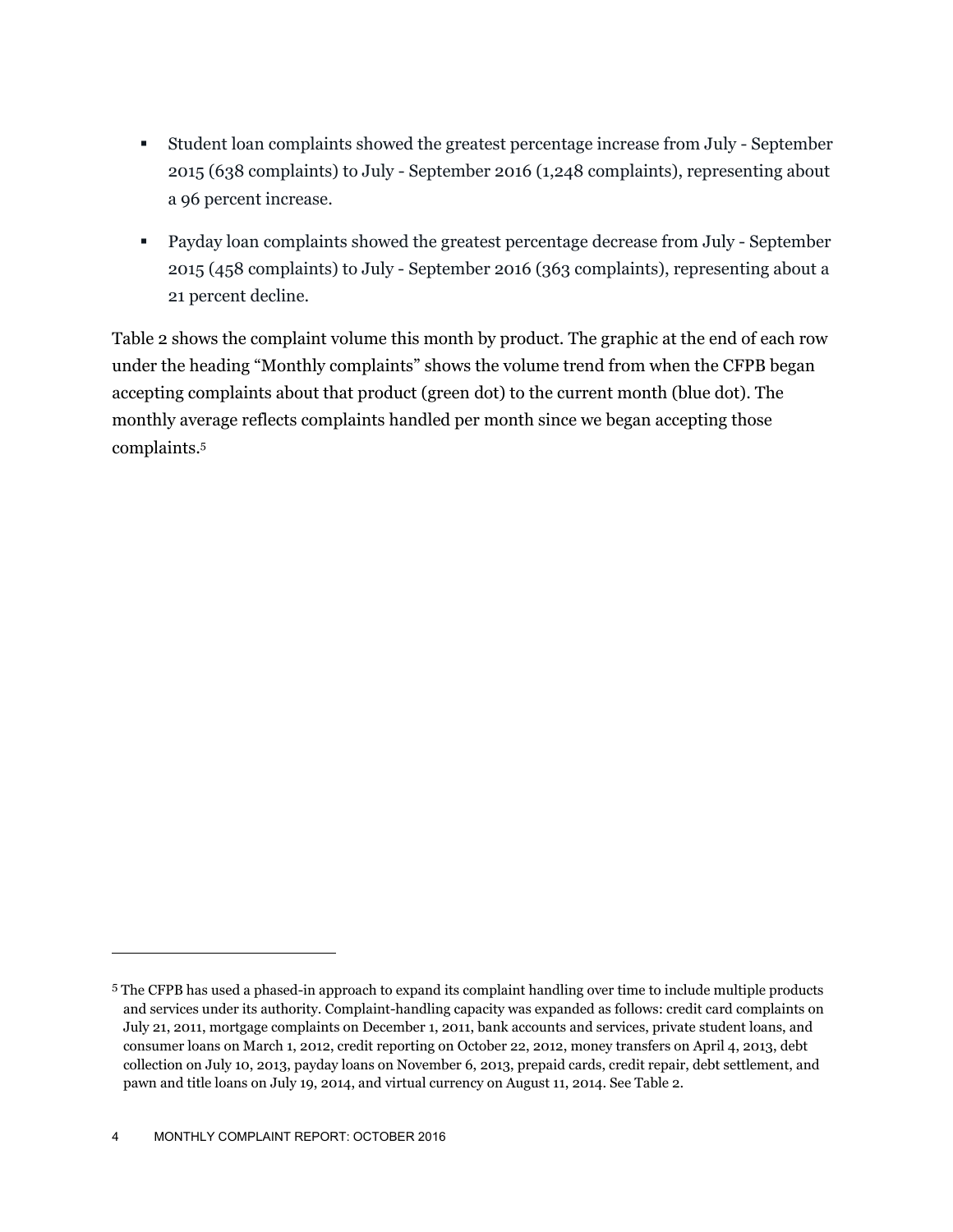| <b>Products</b>         | <b>Complaints</b><br>this month | % change vs<br>last month | <b>Monthly</b><br>average | since launch Total complaints | Monthly<br>complaints           |
|-------------------------|---------------------------------|---------------------------|---------------------------|-------------------------------|---------------------------------|
| Debt collection         | 7,352                           | $-24%$                    | 6,881                     | 271,379                       |                                 |
| Credit reporting        | 4,715                           | $-5%$                     | 3,503                     | 168,232                       |                                 |
| Mortgage                | 4,501                           | 5%                        | 4,210                     | 248,485                       |                                 |
| Bank account or service | 3,121                           | 18%                       | 1,768                     | 99,955                        |                                 |
| Credit card             | 2,690                           | 3%                        | 1,651                     | 104,477                       |                                 |
| Consumer loan           | 1,505                           | 0.5%                      | 785                       | 44,049                        |                                 |
| Student loan            | 1,329                           | 6%                        | 563                       | 31,439                        |                                 |
| Payday loan             | 331                             | $-22%$                    | 435                       | 15,678                        |                                 |
| Money transfer          | 209                             | $-8%$                     | 166                       | 7,097                         |                                 |
| Prepaid                 | 192                             | $-21%$                    | 215                       | 6,041                         |                                 |
| Other financial service | 174                             | $-33%$                    | 155                       | 4,349                         |                                 |
| Total                   | 26,372                          | $-7%$                     | 16,007                    | 1,008,463                     |                                 |
|                         |                                 |                           |                           |                               | 2016                            |
|                         |                                 |                           |                           |                               | Product launch month This month |

#### **TABLE 2:** MONTHLY PRODUCT TRENDS<sup>6</sup>

 $\overline{a}$ 

<sup>6</sup> Gray bars show +/- 1 standard deviation for monthly complaints since we began accepting those complaints. Total complaints column includes 7,282 complaints where no specific consumer financial product was selected by consumers.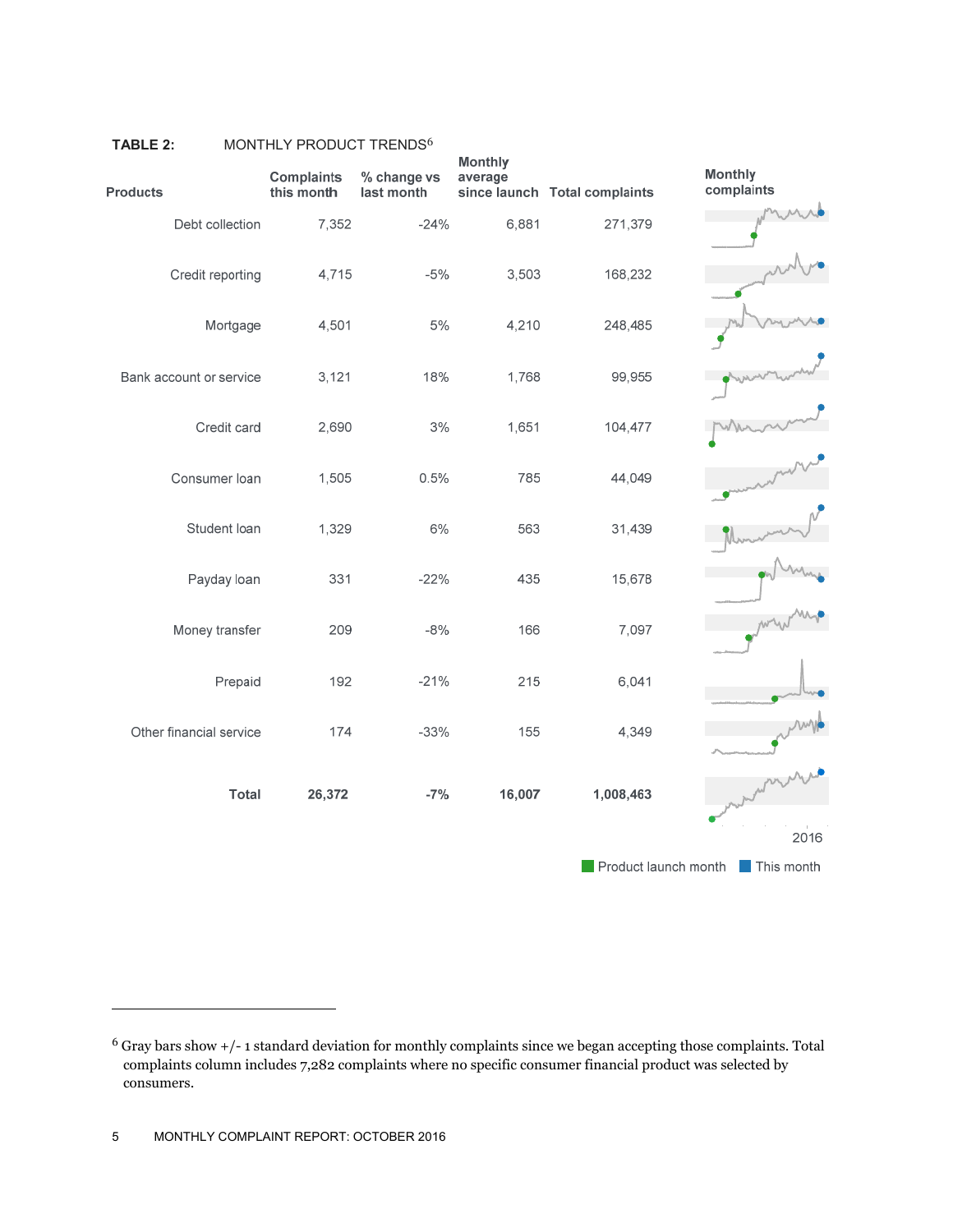- Debt collection complaints represented about 28 percent of complaints submitted in September 2016.
- Bank account or service complaints showed the greatest month-over-month percentage increase (18 percent).
- Other financial service complaints showed the greatest month-over-month percentage decrease (-33 percent).
- Debt collection, credit reporting and mortgage complaints continue to be the top three most-complained-about consumer financial products and services, collectively representing about 63 percent of complaints submitted in September 2016.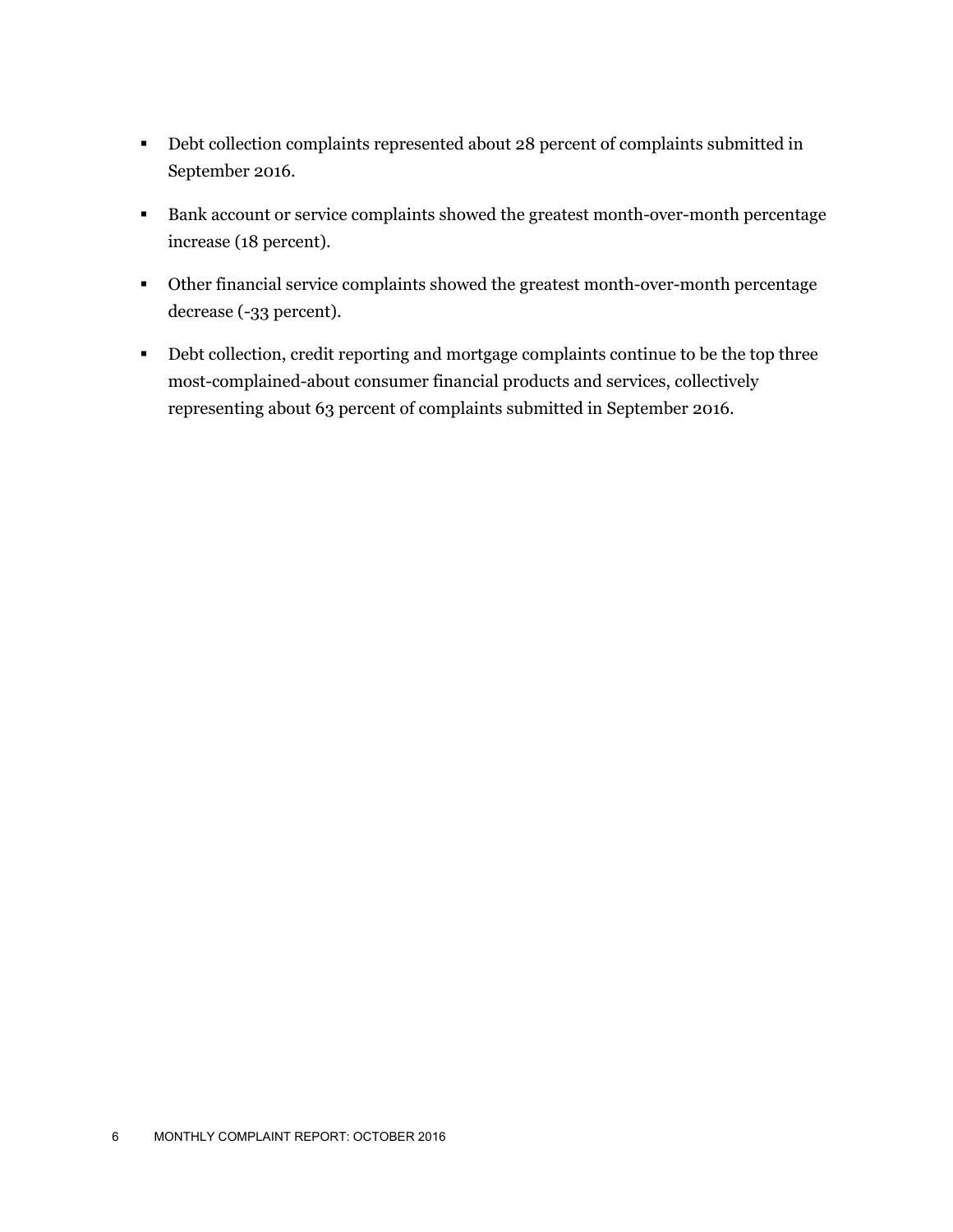### 1.2 Complaint volume by state

| TABLE 3:               |                        | CHANGE IN COMPLAINT VOLUME BY STATE |                                           |                                           |                         |                                                |  |  |  |  |  |  |
|------------------------|------------------------|-------------------------------------|-------------------------------------------|-------------------------------------------|-------------------------|------------------------------------------------|--|--|--|--|--|--|
|                        | % change               |                                     | 3 month average:<br><b>Jul - Sep 2015</b> | 3 month average:<br><b>Jul - Sep 2016</b> | <b>Total complaints</b> | <b>Total complaints per</b><br>100k population |  |  |  |  |  |  |
| ΝM                     |                        | ∎28%                                | 113                                       | 144                                       | 5,345                   | 256                                            |  |  |  |  |  |  |
| CO                     |                        | 24%                                 | 406                                       | 505                                       | 16,853                  | 309                                            |  |  |  |  |  |  |
| <b>WY</b>              |                        | 124%                                | 22                                        | 27                                        | 1,089                   | 186                                            |  |  |  |  |  |  |
| IL                     |                        | $\sim$ 22%                          | 855                                       | 1,042                                     | 35,297                  | 274                                            |  |  |  |  |  |  |
| ΙA                     |                        | $-21%$                              | 117                                       | 141                                       | 4,774                   | 153                                            |  |  |  |  |  |  |
| MO                     |                        | 19%                                 | 358                                       | 426                                       | 13,857                  | 228                                            |  |  |  |  |  |  |
| GA                     |                        | 15%                                 | 1,117                                     | 1,290                                     | 42,352                  | 415                                            |  |  |  |  |  |  |
| $\mathsf{DC}$          |                        | $-15%$                              | 134                                       | 155                                       | 5,869                   | 873                                            |  |  |  |  |  |  |
| DE                     |                        | 15%                                 | 114                                       | 131                                       | 5,178                   | 547                                            |  |  |  |  |  |  |
| CT                     |                        | $-15%$                              | 248                                       | 285                                       | 11,055                  | 308                                            |  |  |  |  |  |  |
| $\mathsf{A}\mathsf{Z}$ |                        | $-14%$                              | 565                                       | 647                                       | 22,105                  | 324                                            |  |  |  |  |  |  |
| TX                     |                        | $-14%$                              | 1,957                                     | 2,222                                     | 79,710                  | 290                                            |  |  |  |  |  |  |
| <b>NY</b>              |                        | $-13%$                              | 1,525                                     | 1,720                                     | 64,363                  | 325                                            |  |  |  |  |  |  |
| $\mathsf{AL}$          |                        | 12%                                 | 294                                       | 329                                       | 11,176                  | 230                                            |  |  |  |  |  |  |
| MN                     |                        | $-11%$                              | 247                                       | 275                                       | 11,405                  | 208                                            |  |  |  |  |  |  |
| WA                     |                        | $\blacksquare$ 9%                   | 490                                       | 532                                       | 20,466                  | 285                                            |  |  |  |  |  |  |
| OK                     |                        | $\blacksquare$ 7%                   | 190                                       | 203                                       | 7,510                   | 192                                            |  |  |  |  |  |  |
| OR                     |                        | $\equiv 6\%$                        | 286                                       | 304                                       | 11,605                  | 288                                            |  |  |  |  |  |  |
| KS                     |                        | 15%                                 | 131                                       | 137                                       | 5,508                   | 189                                            |  |  |  |  |  |  |
| CA                     |                        | $\blacksquare$ 4%                   | 3,350                                     | 3,478                                     | 138,922                 | 355                                            |  |  |  |  |  |  |
| LA                     |                        | $\blacksquare$ 4%                   | 288                                       | 298                                       | 11,078                  | 237                                            |  |  |  |  |  |  |
| $\mathsf{MS}\xspace$   |                        | $\mathbb{I} 3\%$                    | 161                                       | 166                                       | 5,346                   | 179                                            |  |  |  |  |  |  |
| FL.                    |                        | $\mathbb{I} 3\%$                    | 2,512                                     | 2,588                                     | 97,747                  | 482                                            |  |  |  |  |  |  |
| IN                     |                        | 13%                                 | 308                                       | 316                                       | 11,870                  | 179                                            |  |  |  |  |  |  |
| MD                     |                        | 12%                                 | 700                                       | 717                                       | 30,471                  | 507                                            |  |  |  |  |  |  |
| UT                     |                        | 10.0%                               | 153                                       | 153                                       | 5,819                   | 194                                            |  |  |  |  |  |  |
| $\sf NC$               | $-0.7%$                |                                     | 714                                       | 709                                       | 27,593                  | 275                                            |  |  |  |  |  |  |
| $\mathsf{N}\mathsf{J}$ | $-0.7%$                |                                     | 925                                       | 919                                       | 37,944                  | 424                                            |  |  |  |  |  |  |
| MA                     | $-1.0\%$               |                                     | 440                                       | 435                                       | 18,459                  | 272                                            |  |  |  |  |  |  |
| <b>TN</b>              | $-1\%$                 |                                     | 448                                       | 443                                       | 16,567                  | 251                                            |  |  |  |  |  |  |
| SC                     | $-1%1$                 |                                     | 355                                       | 351                                       | 13,423                  | 274                                            |  |  |  |  |  |  |
| AK                     | $-1\%$                 |                                     | 28                                        | 27                                        | 1,303                   | 176                                            |  |  |  |  |  |  |
| <b>NE</b>              | $-1\%$ 1               |                                     | 95                                        | 94                                        | 3,466                   | 183                                            |  |  |  |  |  |  |
| VA                     | $-2\%$ 1               |                                     | 780                                       | 765                                       | 31,480                  | 376                                            |  |  |  |  |  |  |
| PA                     | $-2\%$ 1               |                                     | 903                                       | 886                                       | 35,733                  | 279                                            |  |  |  |  |  |  |
| MT                     | $-3\%$                 |                                     | 44                                        | 43                                        | 1,782                   | 173                                            |  |  |  |  |  |  |
| <b>ND</b>              | $-4\%$ $\blacksquare$  |                                     | 26                                        | 25                                        | 994                     | 131                                            |  |  |  |  |  |  |
| HI                     | $-4\%$ $\blacksquare$  |                                     | 84                                        | 81                                        | 3,604                   | 252                                            |  |  |  |  |  |  |
| OH                     | $-4\%$                 |                                     | 765                                       | 730                                       | 30,893                  | 266                                            |  |  |  |  |  |  |
| <b>NV</b>              | $-5\%$                 |                                     | 378                                       | 358                                       | 12,517                  | 433                                            |  |  |  |  |  |  |
| <b>NH</b>              | $-6\%$                 |                                     | 98                                        | 92                                        | 4,453                   | 335                                            |  |  |  |  |  |  |
| WI                     | $-6\%$ $\blacksquare$  |                                     | 295                                       | 276                                       | 11,703                  | 203                                            |  |  |  |  |  |  |
| MI                     | $-7\%$                 |                                     | 589                                       | 546                                       | 25,710                  | 259                                            |  |  |  |  |  |  |
| VT                     | $-8\%$                 |                                     | 43                                        | 40                                        | 1,637                   | 261                                            |  |  |  |  |  |  |
| KY.                    | $-10\%$ $\blacksquare$ |                                     | 227                                       | 204                                       | 8,088                   | 183                                            |  |  |  |  |  |  |
| <b>WV</b>              | $-10\%$                |                                     | 74                                        | 66                                        | 2,860                   | 155                                            |  |  |  |  |  |  |
| SD                     | $-11\%$ $\blacksquare$ |                                     | 41                                        | 36                                        | 1,518                   | 177                                            |  |  |  |  |  |  |
| AR                     | $-15\%$                |                                     | 140                                       | 118                                       | 4,672                   | 157                                            |  |  |  |  |  |  |
| <b>RI</b>              | $-21\%$                |                                     | 74                                        | 58                                        | 3,205                   | 303                                            |  |  |  |  |  |  |
| ID                     | $-25\%$                |                                     | 113                                       | 84                                        | 3,754                   | 227                                            |  |  |  |  |  |  |
|                        | ME -34%                |                                     | 84                                        | 55                                        | 3,325                   | 250                                            |  |  |  |  |  |  |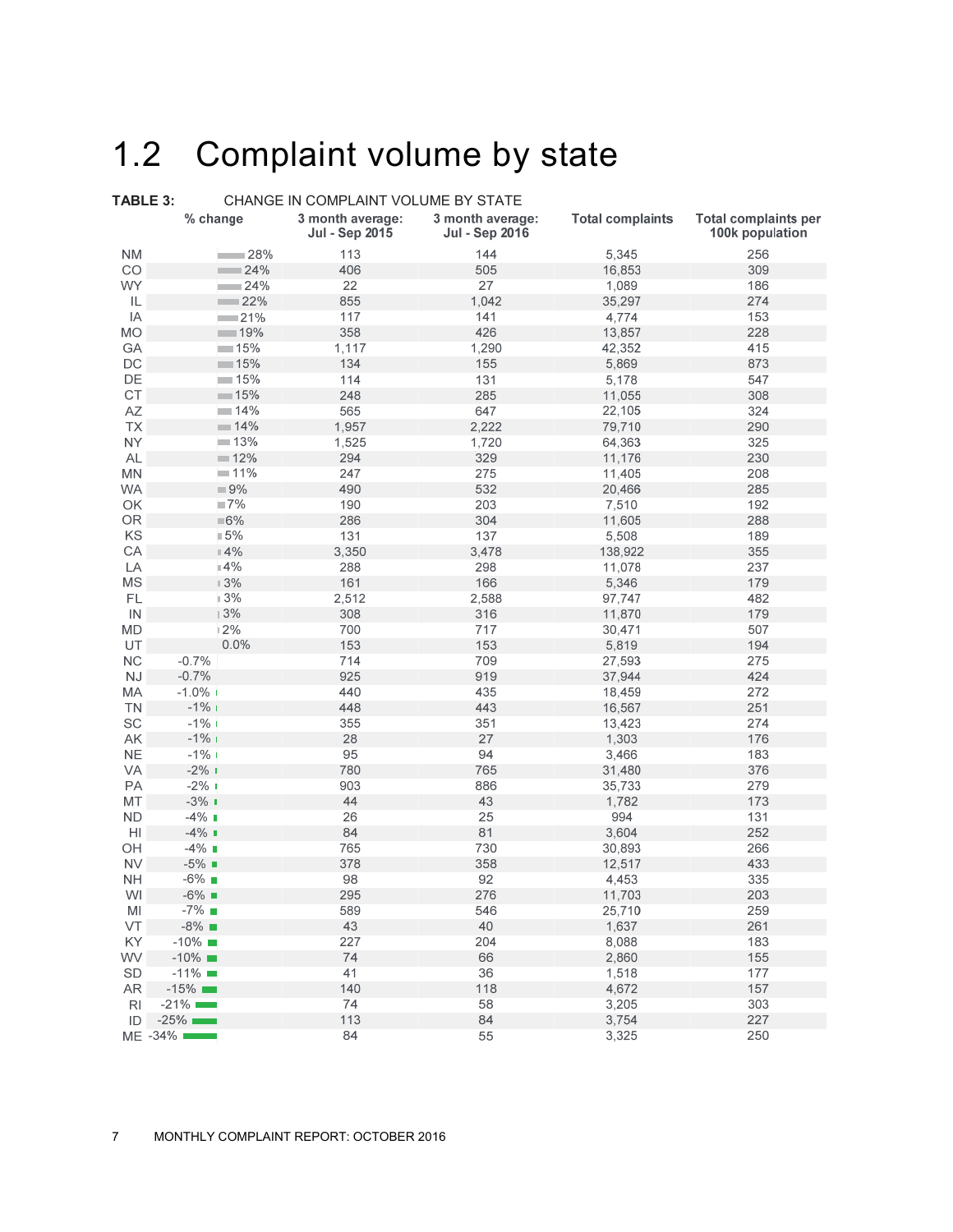- New Mexico (28 percent), Colorado (24 percent), and Wyoming (24 percent) experienced the greatest complaint volume percentage increase from July - September 2015 to July - September 2016.
- Maine (-34 percent), Idaho (-25 percent), and Rhode Island (-21 percent) experienced the greatest complaint volume percentage decrease from July - September 2015 to July - September 2016.7
- Of the five most populated states, Illinois (22 percent) experienced the greatest complaint volume percentage increase and Florida (3 percent) experienced the least complaint volume percentage increase from July - September 2015 to July - September 2016.

<u>.</u>

<sup>7</sup> Complaints per 100k population are defined as cumulative complaints divided by Census estimated 2015 population. Census population data source: http://www.census.gov/popest/data/state/totals/2015/index.html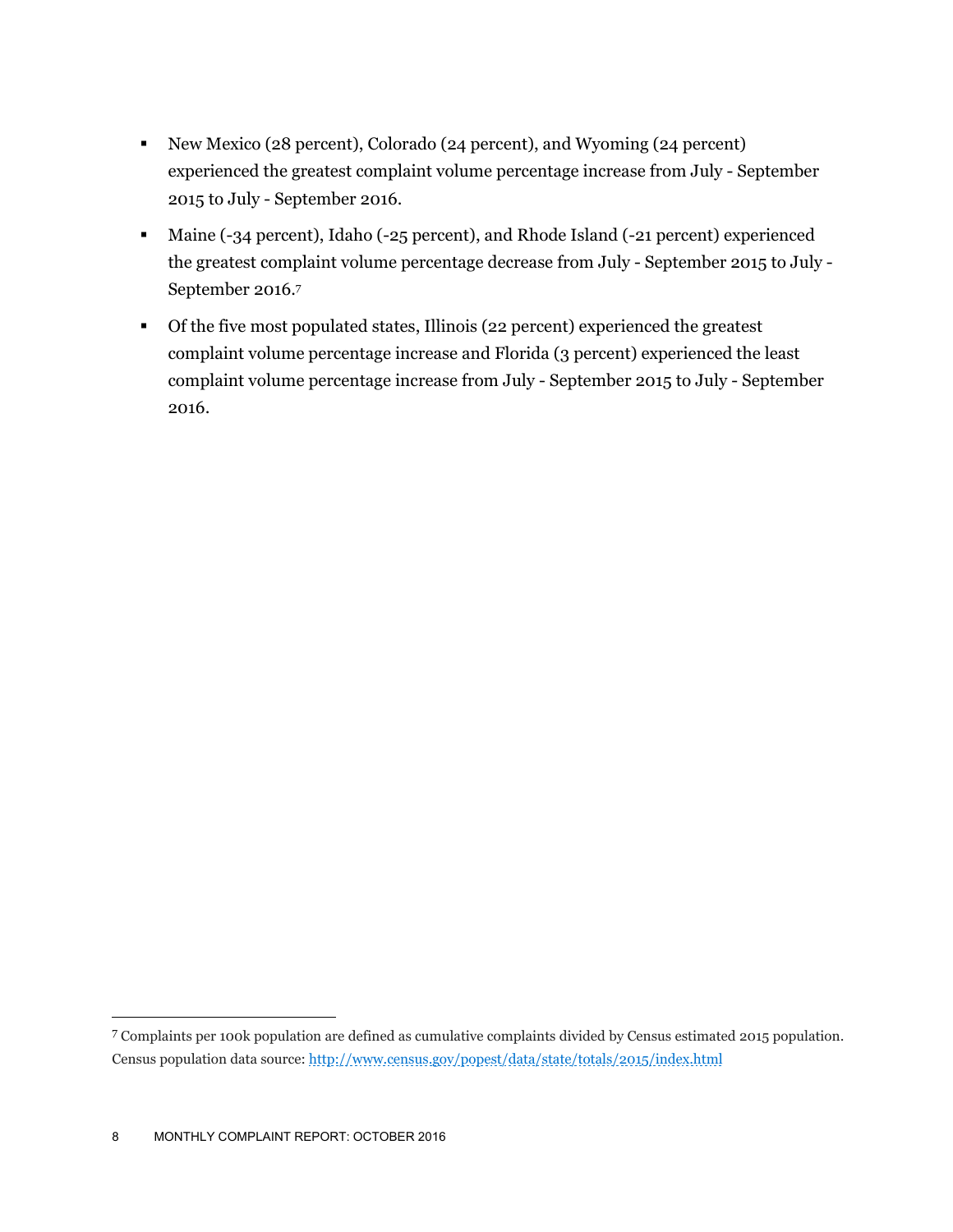### 1.3 Complaint volume by company

Complaint data in this section lags other complaint data by two months to reflect the 60 days companies have to respond to complaints, confirming a commercial relationship with the consumer. Figure 1 and Table 4 show the top 10 most-complained-about companies for May - July 2016. Figure 1 also shows which products consumers complained about for each company. The "Other" category includes consumer loans, student loans, money transfers, payday loans, prepaid cards, and other financial service complaints. Complaints sent to these companies account for 50 percent of all complaints sent to companies over this period. Company-level information should be considered in context of company size and/or market share.



**FIGURE 1:** TOP 10 MOST-COMPLAINED-ABOUT COMPANIES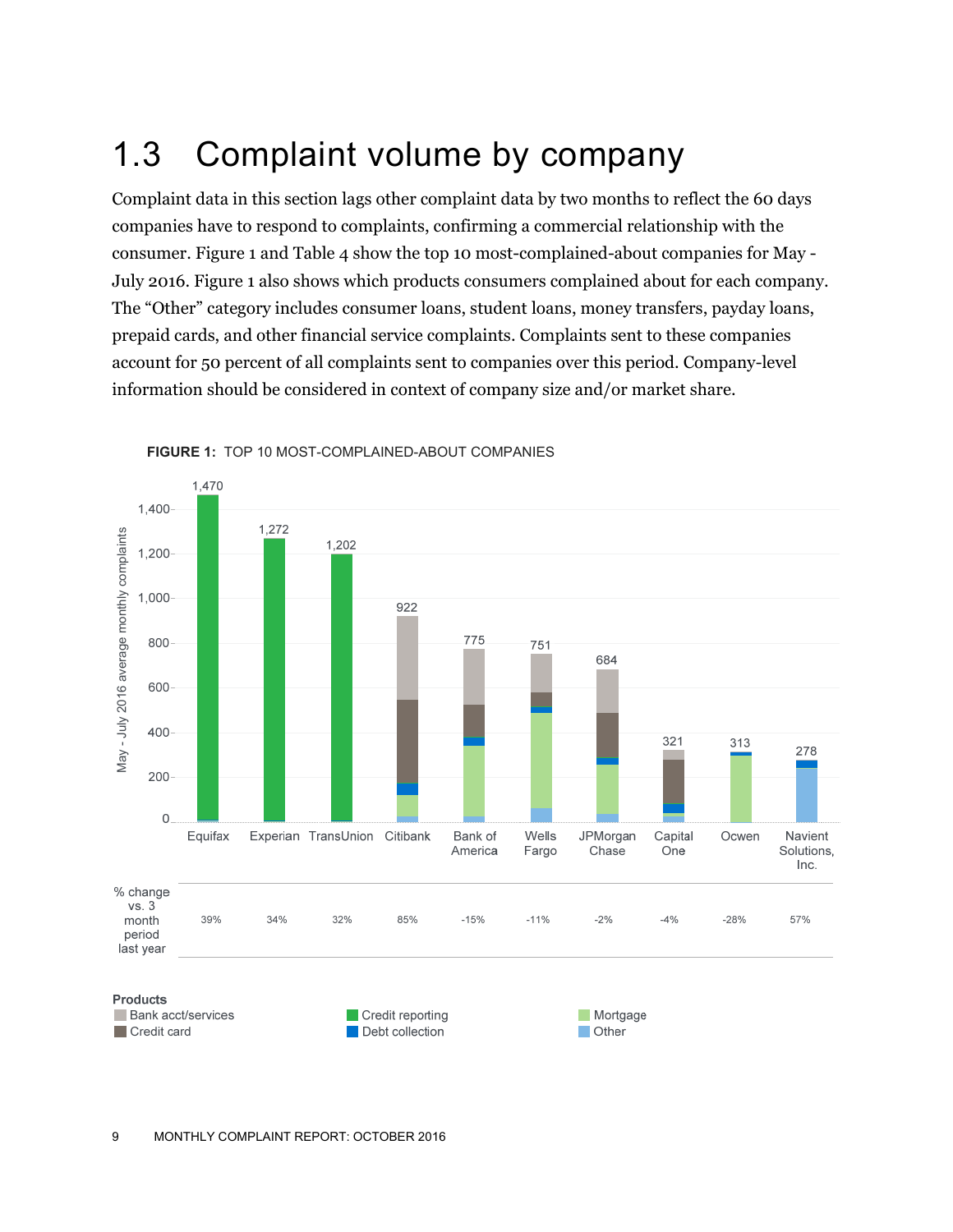| <b>Company</b>             | 3 month average:<br><b>May - July 2016</b> | % change vs. 3<br>month period last<br>year | <b>Monthly</b><br>average $8$ | <b>Total</b><br>complaints |
|----------------------------|--------------------------------------------|---------------------------------------------|-------------------------------|----------------------------|
| Equifax                    | 1,470                                      | 39%                                         | 798                           | 36,707                     |
| Experian                   | 1,272                                      | 34%                                         | 767                           | 35,273                     |
| TransUnion                 | 1,202                                      | 32%                                         | 643                           | 29,588                     |
| Citibank                   | 922                                        | 85%                                         | 512                           | 28,684                     |
| <b>Bank of America</b>     | 775                                        | $-15%$                                      | 1,049                         | 58,761                     |
| Wells Fargo                | 751                                        | $-11%$                                      | 798                           | 44,709                     |
| JPMorgan Chase             | 684                                        | $-2%$                                       | 648                           | 36,299                     |
| Capital One                | 321                                        | $-4%$                                       | 299                           | 16,768                     |
| Ocwen                      | 313                                        | $-28%$                                      | 394                           | 22,066                     |
| Navient Solutions,<br>Inc. | 278                                        | 57%                                         | 176                           | 9,333                      |

#### **TABLE 4:** TOP 10 MOST-COMPLAINED-ABOUT COMPANIES

- By average monthly complaint volume, Equifax  $(1,470)$ , Experian  $(1,272)$ , and TransUnion (1,202) were the most-complained-about companies for May - July 2016.
- Citibank experienced the greatest percentage increase in average monthly complaint volume (85 percent) from May - July 2015 to May - July 2016.
- Ocwen experienced the greatest percentage decrease in average monthly complaint volume (-28 percent) from May - July 2015 to May - July 2016.

<sup>8</sup> Monthly average calculated from the month the CFPB first handled complaints for the company. Total complaints represent cumulative complaints sent to companies through July 2016.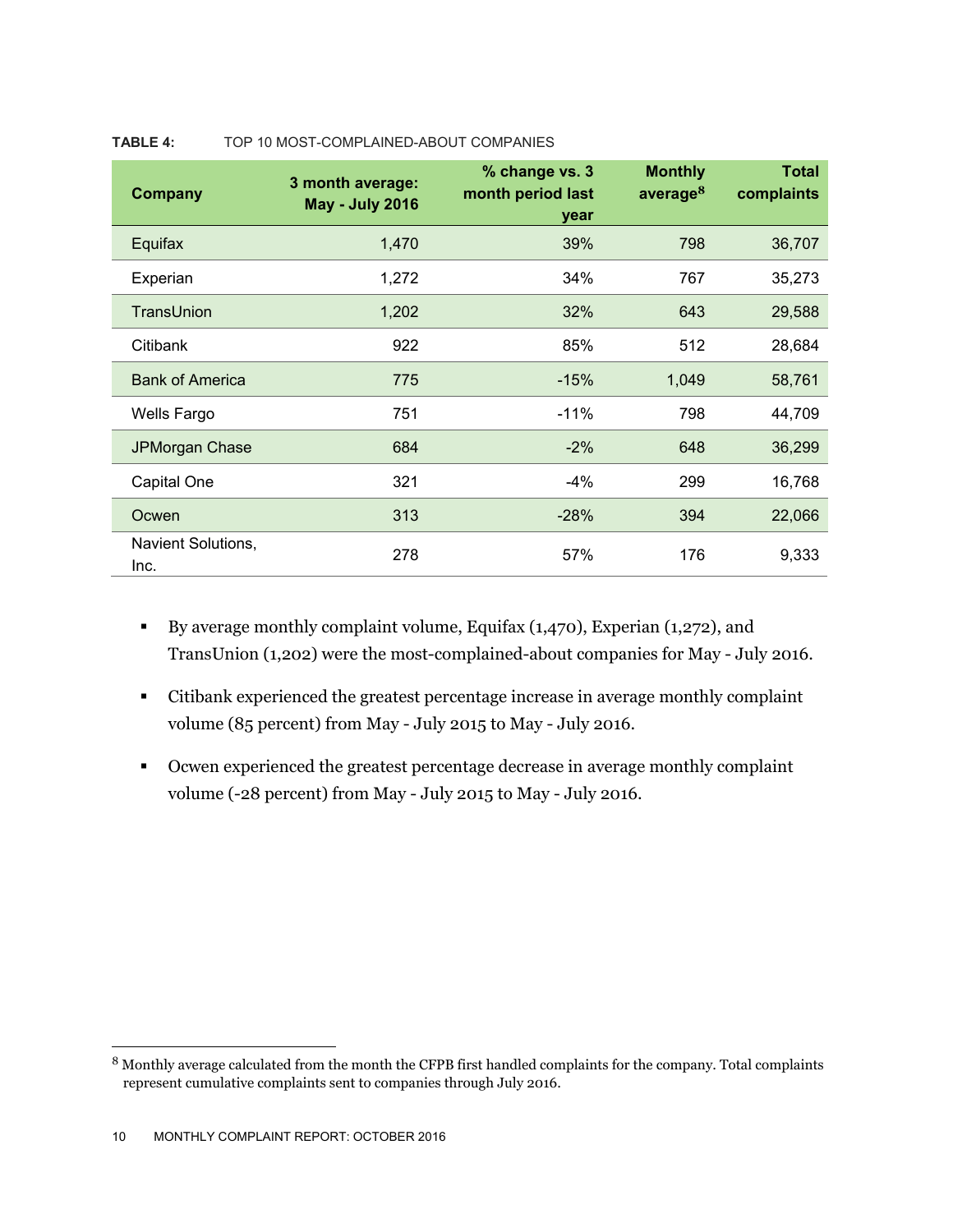## 2. Product spotlight: Prepaid

The CFPB has handled approximately 6,000 prepaid complaints since July 21, 2011, representing 0.6 percent of total complaints.

### 2.1 Prepaid complaints by type

**FIGURE 2:** TYPES OF PREPAID COMPLAINTS REPORTED BY CONSUMERS

Figures 2 shows the most common types of prepaid complaints consumers submitted as a percentage of all prepaid complaints handled. The most common issues identified by consumers are problems with managing, opening or closing an account (32 percent) and unauthorized transactions or other transaction issues (30 percent).



### Consumers frequently complain about questionable transactions posted to their prepaid cards. Some consumers claim that their cards are cancelled without notification after submitting a dispute to the company. Consumers report that these cancellations leave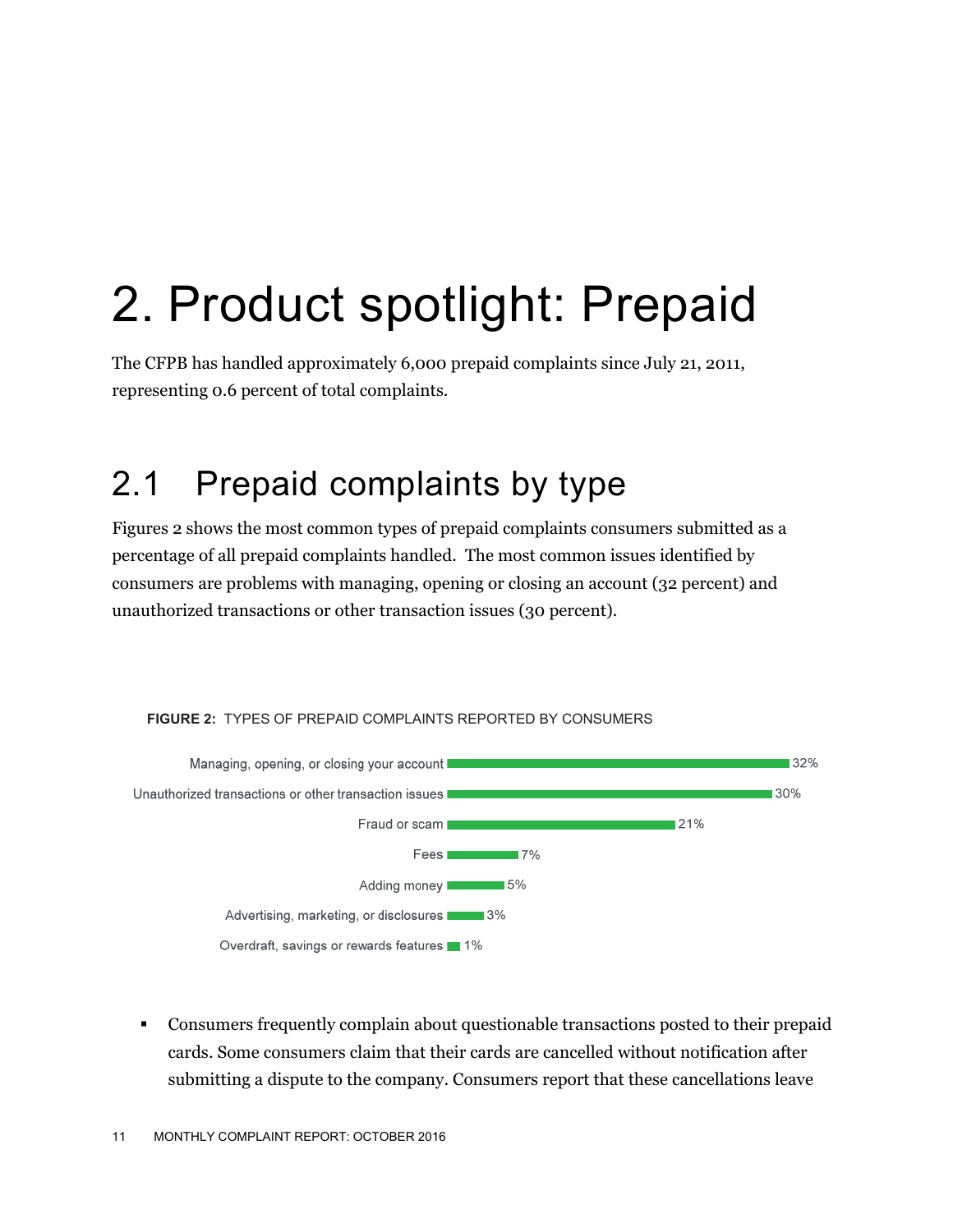them without access to their funds and cause financial hardships. Consumers also report that they had to contact the company numerous times before a new card was issued.

- Consumers report difficulty using prepaid cards after purchase. Often consumers complain that their purchases were declined and when they contacted the company they were asked to submit validating documentation. This documentation was frequently not in their possession and difficult to obtain. For example, consumers report that companies required them to provide their purchase receipt and original packaging, which is often no longer in their possession.
- Consumers also complain of receiving prepaid cards as a refund, but being unable to activate the card, access the funds, or both. Subsequently, for these consumers dormancy fees were assessed, depleting the card balance.
- Consumers report that companies sometimes issued cards without proper verification resulting in theft of their funds. These consumers stated they experienced prolonged investigations of their claims, leaving them without access to their money for extended periods of time. Consumers also complain of delayed credits to their prepaid cards after notifying the company of a fraudulent or unauthorized charge or after a purchase had been cancelled or returned.
- Consumers report balance discrepancies for cards, especially if they were unable to check their balance and transaction history online or were not provided with statements.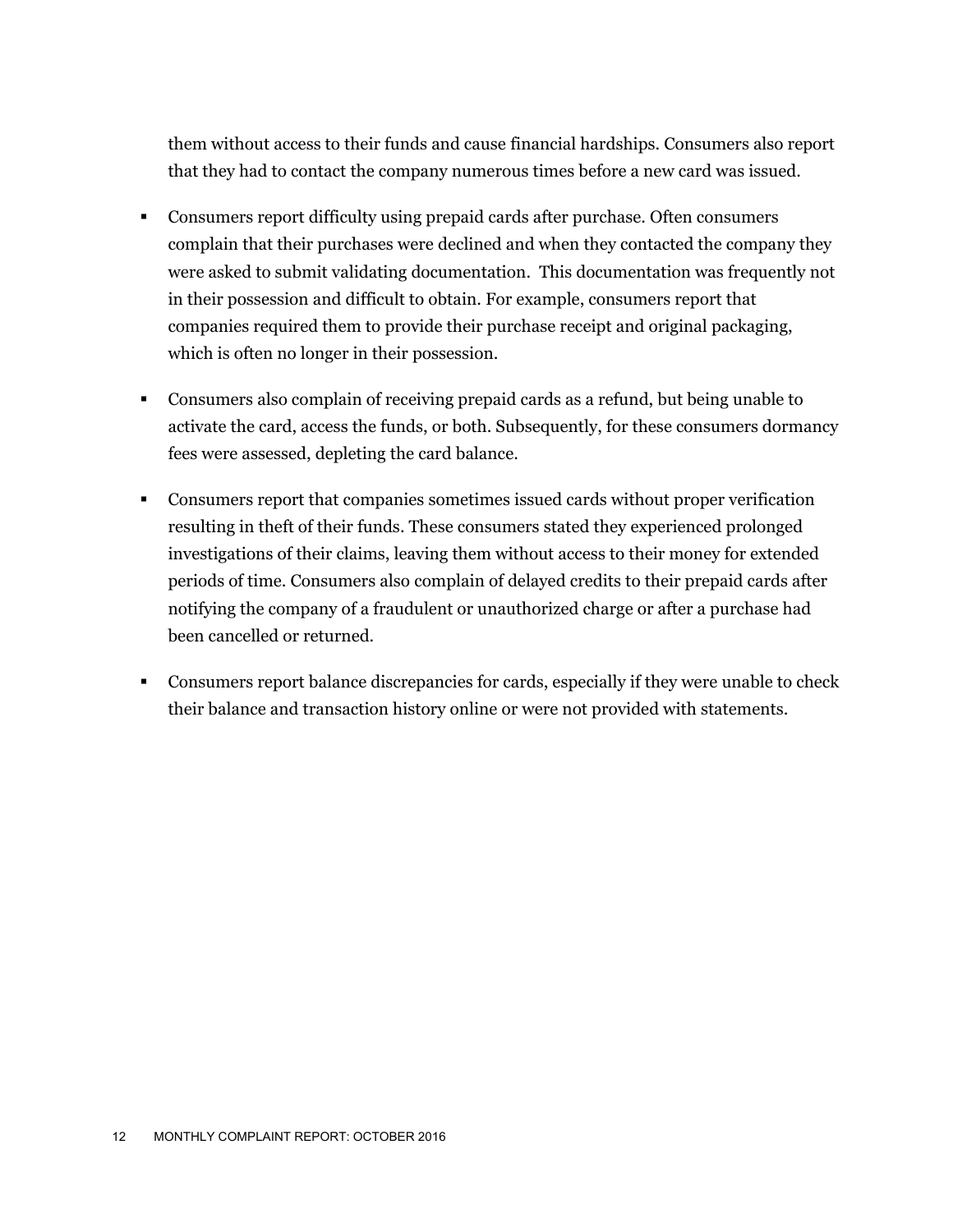## 2.2 Prepaid complaints by state

Table 5 shows the prepaid complaint volume percentage change by state.<sup>9</sup> Some of the highlights include:

- Rhode Island (300 percent), West Virginia (300 percent), and New Hampshire (200 percent) experienced the greatest percentage increase in prepaid complaints from July - September 2015 to July - September 2016.
- Montana (-100 percent), Wisconsin (-64 percent), and Connecticut (-57) experienced the greatest percentage decrease in prepaid complaints from July - September 2015 to July - September 2016.
- Of the five most populated states, Texas (139 percent) experienced the greatest percentage increase and New York (8 percent) experienced the least percentage increase in prepaid complaints from July - September 2015 to July - September 2016.

<sup>9</sup> Three-month averages are rounded, and percentage changes are based on non-rounded averages.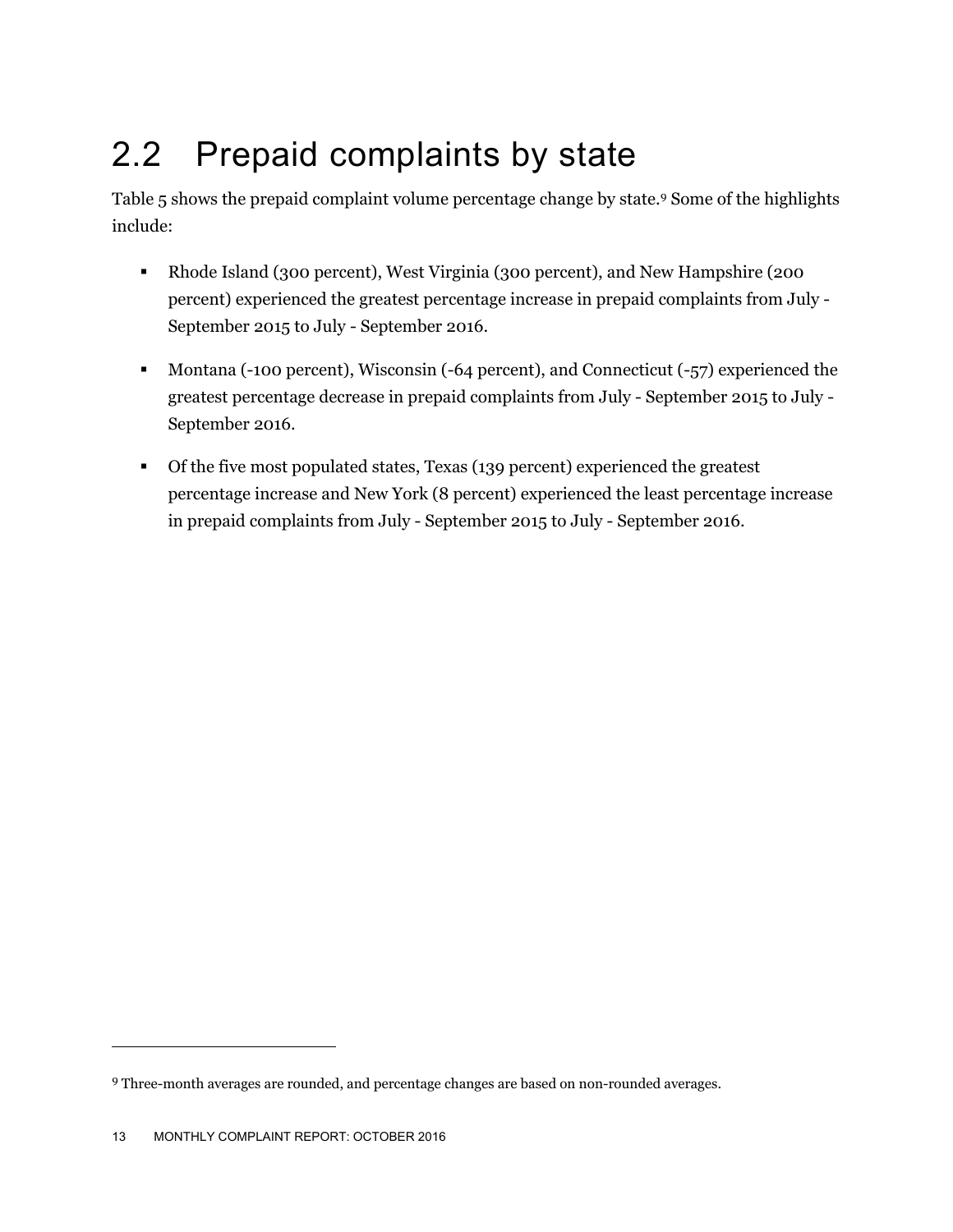#### **TABLE 5:** PREPAID COMPLAINT VOLUME PERCENT CHANGE BY STATE

|                | % change               | 3 month average:<br>Jul - Sep 2015 | 3 month average:<br><b>Jul - Sep 2016</b> | <b>Total complaints</b> | <b>Complaints per 100k</b><br>population |
|----------------|------------------------|------------------------------------|-------------------------------------------|-------------------------|------------------------------------------|
| RI             | 300%                   | 0.3                                | 1.3                                       | 19                      | 1.8                                      |
| WV             | 300%                   | 0.3                                | 1.3                                       | 22                      | 1.2                                      |
| <b>NH</b>      | 200%                   | 0.3                                | $1.0$                                     | 23                      | 1.7                                      |
| TX             | $\sim$ 139%            | 9.3                                | 22.3                                      | 436                     | 1.6                                      |
| OH             | 138%                   | 4.3                                | 10.3                                      | 211                     | 1.8                                      |
| <b>MN</b>      | $\sim$ 133%            | 2.0                                | 4.7                                       | 76                      | 1.4                                      |
| KY             | $\sim$ 125%            | 1.3                                | 3.0                                       | 48                      | 1.1                                      |
| <b>NE</b>      | 100%                   | 0.3                                | 0.7                                       | 23                      | 1.2                                      |
| <b>NM</b>      | 100%                   | 0.7                                | 1.3                                       | 26                      | 1.2                                      |
| IL             | $\blacksquare$ 75%     | 5.3                                | 9.3                                       | 254                     | 2.0                                      |
| <b>AL</b>      | $-67%$                 | 1.0                                | 1.7                                       | 83                      | 1.7                                      |
| <b>MS</b>      | $-67%$                 | 1.0                                | 1.7                                       | 38                      | 1.3                                      |
| UT             | $-67%$                 | 1.0                                | 1.7                                       | 31                      | 1.0                                      |
|                |                        |                                    |                                           |                         |                                          |
| FL             | 156%                   | 11.3                               | 17.7                                      | 374                     | 1.8                                      |
| KS             | $\blacksquare$ 50%     | 0.7                                | $1.0$                                     | 39                      | 1.3                                      |
| ME             | $\blacksquare$ 50%     | 0.7                                | $1.0$                                     | 28                      | 2.1                                      |
| VA             | $\blacksquare$ 47%     | 6.3                                | 9.3                                       | 210                     | 2.5                                      |
| AZ             | $-45%$                 | 3.7                                | 5.3                                       | 124                     | 1.8                                      |
| <b>NC</b>      | ■40%                   | $5.0$                              | 7.0                                       | 158                     | 1.6                                      |
| SC             | 25%                    | 1.3                                | 1.7                                       | 81                      | 1.7                                      |
| OR             | $22\%$                 | 3.0                                | 3.7                                       | $77\,$                  | 1.9                                      |
| OK             | ■20%                   | 1.7                                | 2.0                                       | 51                      | 1.3                                      |
| PA             | ∎16%                   | 6.3                                | 7.3                                       | 207                     | 1.6                                      |
| MO             | 13%                    | 2.7                                | 3.0                                       | 95                      | 1.6                                      |
| CA             | 19%                    | 27.3                               | 29.7                                      | 841                     | 2.1                                      |
| <b>NY</b>      | 18%                    | 12.7                               | 13.7                                      | 392                     | 2.0                                      |
| AR             | 10.0%                  | 0.3                                | 0.3                                       | 28                      | 0.9                                      |
| CO             | 10.0%                  | 3.3                                | 3.3                                       | 100                     | 1.8                                      |
| DC             | 10.0%                  | 1.3                                | 1.3                                       | 43                      | 6.4                                      |
| IA             | 10.0%                  | 2.0                                | $2.0\,$                                   | 41                      | 1.3                                      |
| IN             | 10.0%                  | 2.3                                | 2.3                                       | 72                      | 1.1                                      |
| H <sub>1</sub> | N/A                    | $0.0\,$                            | 0.7                                       | 13                      | 0.9                                      |
| ND             | N/A                    | $0.0$                              | $0.0$                                     | 6                       | 0.8                                      |
| <b>SD</b>      | N/A                    | 0.0                                | 0.0                                       | $\,$ 5 $\,$             | 0.6                                      |
| <b>WY</b>      | N/A                    | 0.0                                | 0.0                                       | $\sqrt{3}$              | 0.5                                      |
| ΤN             | $-11%$ 1               | 3.0                                | 2.7                                       | 114                     | 1.7                                      |
| MI             | $-15%$ 1               | 4.3                                | 3.7                                       | 176                     | 1.8                                      |
| MD             | $-20\%$                | $5.0$                              | 4.0                                       | 155                     | 2.6                                      |
| МA             | $-27\%$                | 3.7                                | 2.7                                       | 125                     | 1.8                                      |
| GA             | $-32\%$                | 8.3                                | $5.7\,$                                   | 282                     | 2.8                                      |
| DE             | $-33\%$                | 1.0                                | 0.7                                       | 23                      | 2.4                                      |
| <b>WA</b>      | $-37\%$                | $8.0\,$                            | $5.0$                                     | 137                     | 1.9                                      |
| NV.            | $-40\%$                | 3.3                                | $2.0\,$                                   | 84                      | 2.9                                      |
|                |                        |                                    |                                           | 74                      |                                          |
| LA             | $-44\%$<br>$-46\%$     | $3.0$                              | 1.7                                       |                         | 1.6                                      |
| NJ             |                        | 9.3                                | $5.0\,$                                   | 219                     | 2.4                                      |
| AK             | $-50\%$                | $0.7\,$                            | $0.3\,$                                   | $\overline{7}$          | 0.9                                      |
| ID             | $-50\%$                | 0.7                                | 0.3                                       | 11                      | 0.7                                      |
| VT             | $-50\%$                | 0.7                                | $0.3\,$                                   | 16                      | 2.6                                      |
| CT             | $-57\%$                | 4.7                                | $2.0\,$                                   | 88                      | 2.5                                      |
| WI             | $-64\%$ $\blacksquare$ | $3.7\,$                            | 1.3                                       | 107                     | 1.9                                      |
|                | MT-100%                | $0.7\,$                            | $0.0$                                     | 12                      | 1.2                                      |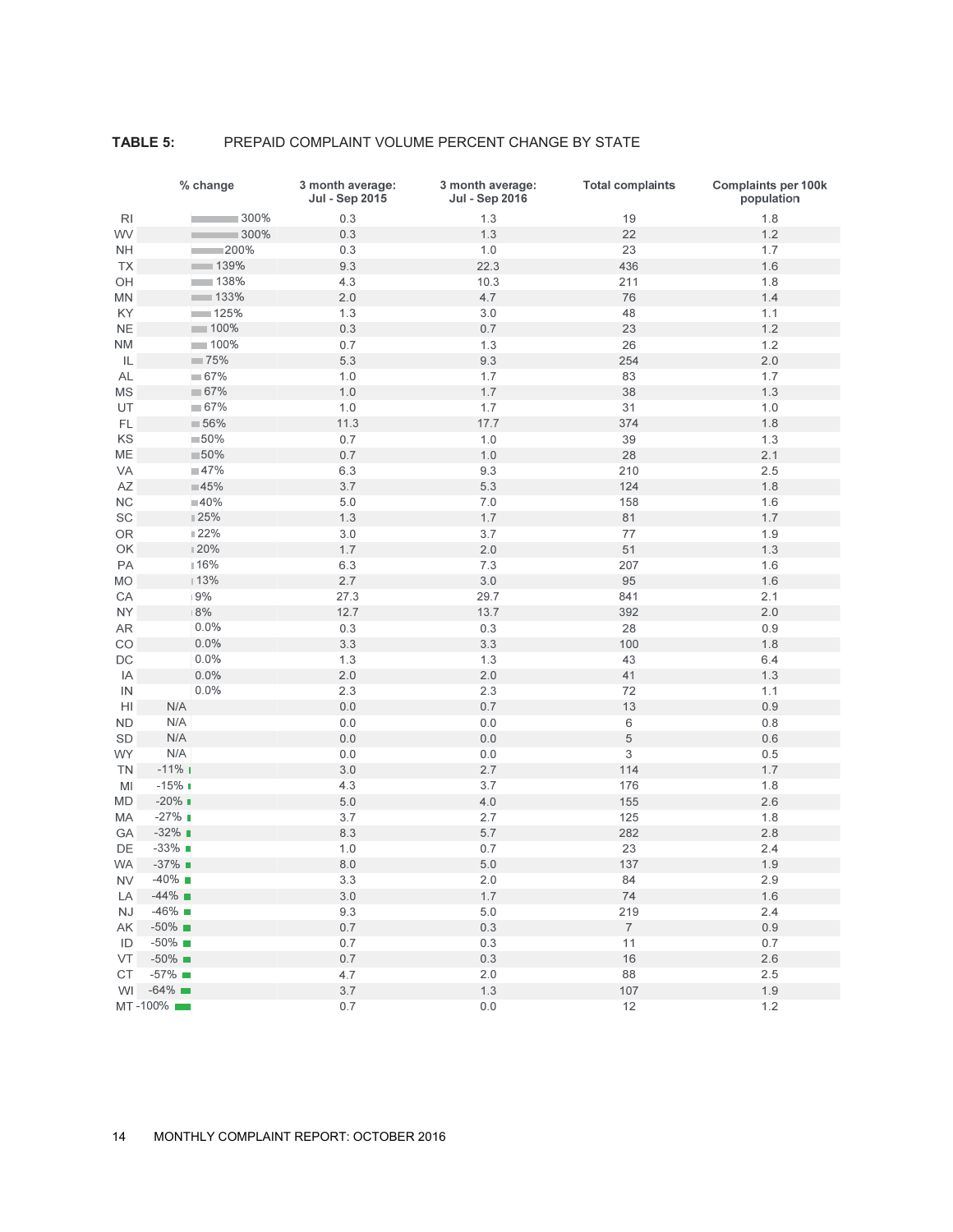### 2.3 Prepaid complaints by company

Each month, this section highlights the most-complained-about companies to which we sent complaints.

Companies are expected to respond to complaints sent to them within 15 days. If a complaint cannot be closed within 15 days, the company may indicate that its work on the complaint is "In progress" and provide a final response within 60 days. Company responses provided outside of those windows are considered untimely.

The most-complained-about companies highlighted in Table 6 received about 80 percent of all prepaid complaints sent to companies for response in May - July 2016. This section highlights those complaints. Company-level information should be considered in context of company size and/or market share.

| <b>Company</b>                                           | 3 month<br>average: May -<br><b>Jul 2016</b> | % change vs. 3<br>month period<br>last year | 3 month average<br>% untimely:<br><b>May - Jul 2016</b> |
|----------------------------------------------------------|----------------------------------------------|---------------------------------------------|---------------------------------------------------------|
| Amex                                                     | 24.3                                         | 46%                                         | $0\%$                                                   |
| PayPal Holdings,<br>Inc.                                 | 14.3                                         | $-7%$                                       | 0%                                                      |
| <b>NetSpend</b><br>Corporation, a<br><b>TSYS Company</b> | 9.7                                          | $-29%$                                      | $0\%$                                                   |
| Comerica                                                 | 9.3                                          | 47%                                         | 0%                                                      |
| U.S. Bancorp                                             | 9.3                                          | $-22%$                                      | $0\%$                                                   |
| Empowerment<br>Ventures, LLC                             | 8.3                                          | N/A                                         | 20%                                                     |
| <b>Blackhawk</b><br><b>Network Holdings</b><br>Inc.      | 7.3                                          | $-19%$                                      | $0\%$                                                   |

#### **TABLE 6:** MOST-COMPLAINED-ABOUT COMPANIES FOR PREPAID<sup>10</sup>

 $\overline{a}$ 

<sup>&</sup>lt;sup>10</sup> Three-month averages are rounded, and percentage changes are based on non-rounded averages.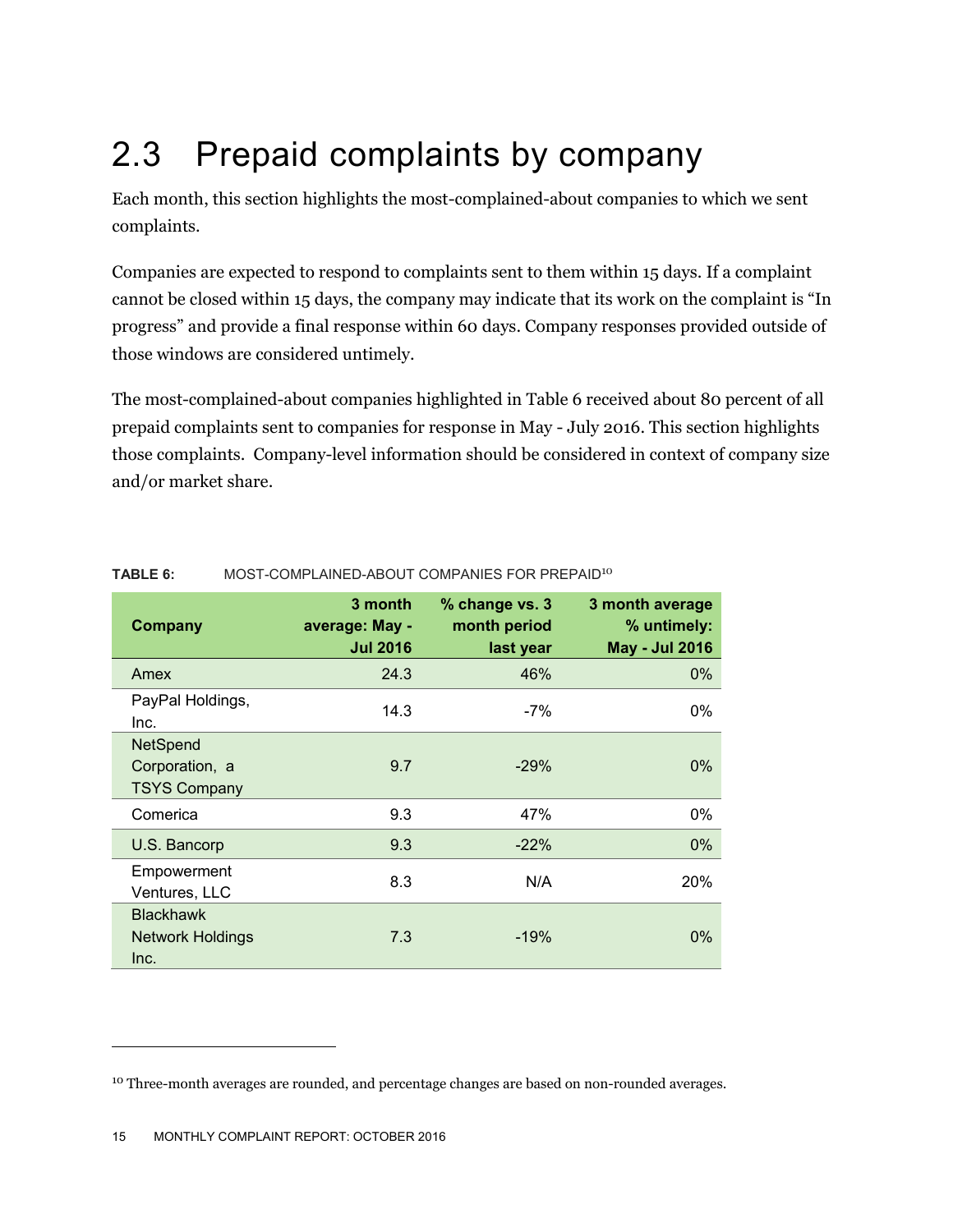- Of these companies, Comerica saw the greatest percentage increase in prepaid complaints (47 percent) from May - July 2015 to May - July 2016.
- Of these companies, NetSpend Corporation, a TSYS Company saw the greatest percentage decrease in prepaid complaints (-29 percent) during the same period.
- Empowerment Ventures, LLC had the greatest rate of untimely responses (20 percent) during the same period.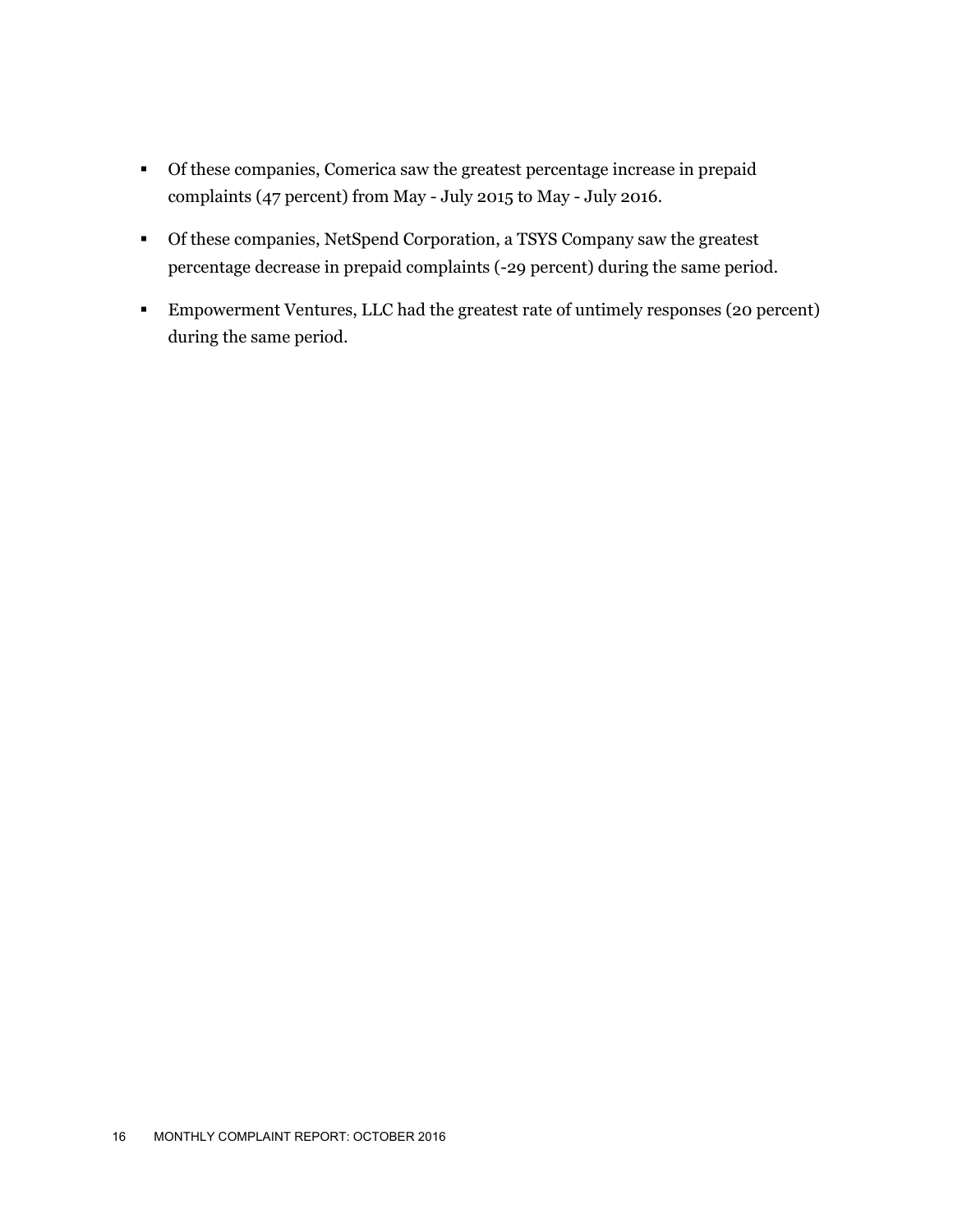## 3. Geographic spotlight: North Carolina

Each month we spotlight the complaints from one part of the country. This month we are highlighting complaint trends in North Carolina and the Charlotte metro area. As of October 1, 2016, about 27,600 complaints were from North Carolina consumers, of which about 8,000 (29 percent) were from Charlotte. 11

<sup>11</sup> The Charlotte metro area is defined as zip codes from the Charlotte-Gastonia-Concord, NC-SC Core-Based Statistical Areas (CBSA). http://www.census.gov/population/metro/files/zip07\_cbsa06.zip. Complaint counts are based on consumer-provided ZIP code and unless otherwise noted the geographic spotlight section reflects cumulative complaint data since July 21, 2011.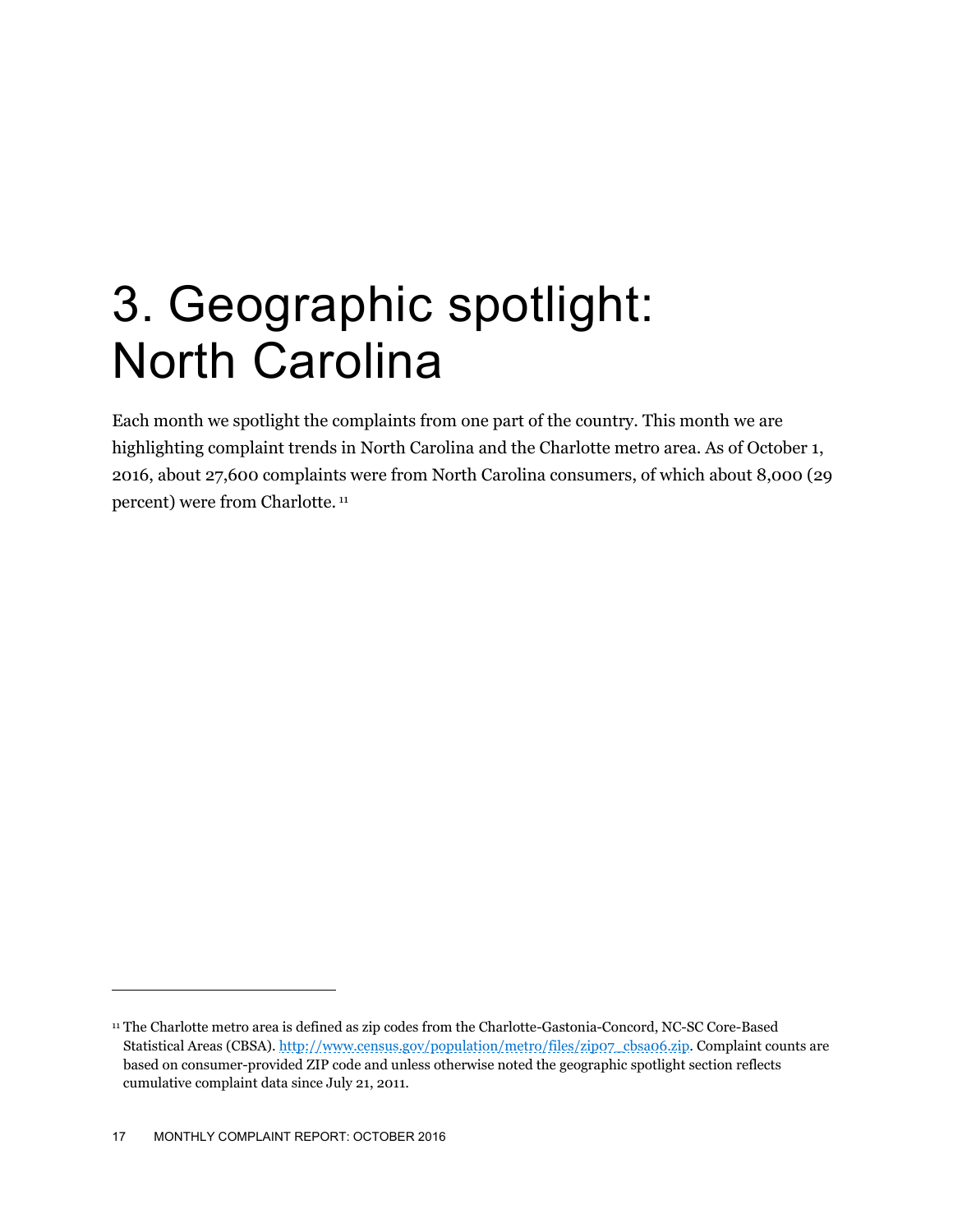## 3.1 North Carolina complaints by product

Figure 3 shows the distribution of complaints by product for Charlotte, North Carolina, and the United States as a whole.



**FIGURE 3:** CHARLOTTE VS. NORTH CAROLINA AND NATIONAL SHARE OF COMPLAINTS BY PRODUCT

- Consumers in Charlotte and North Carolina submitted Mortgage complaints at a rate of 27 percent and 26 percent respectively, higher than the 25 percent national average.
- Consumers in Charlotte and North Carolina complained about debt collection at a rate of 26 percent and 25 percent respectively, compared to the 27 percent national average.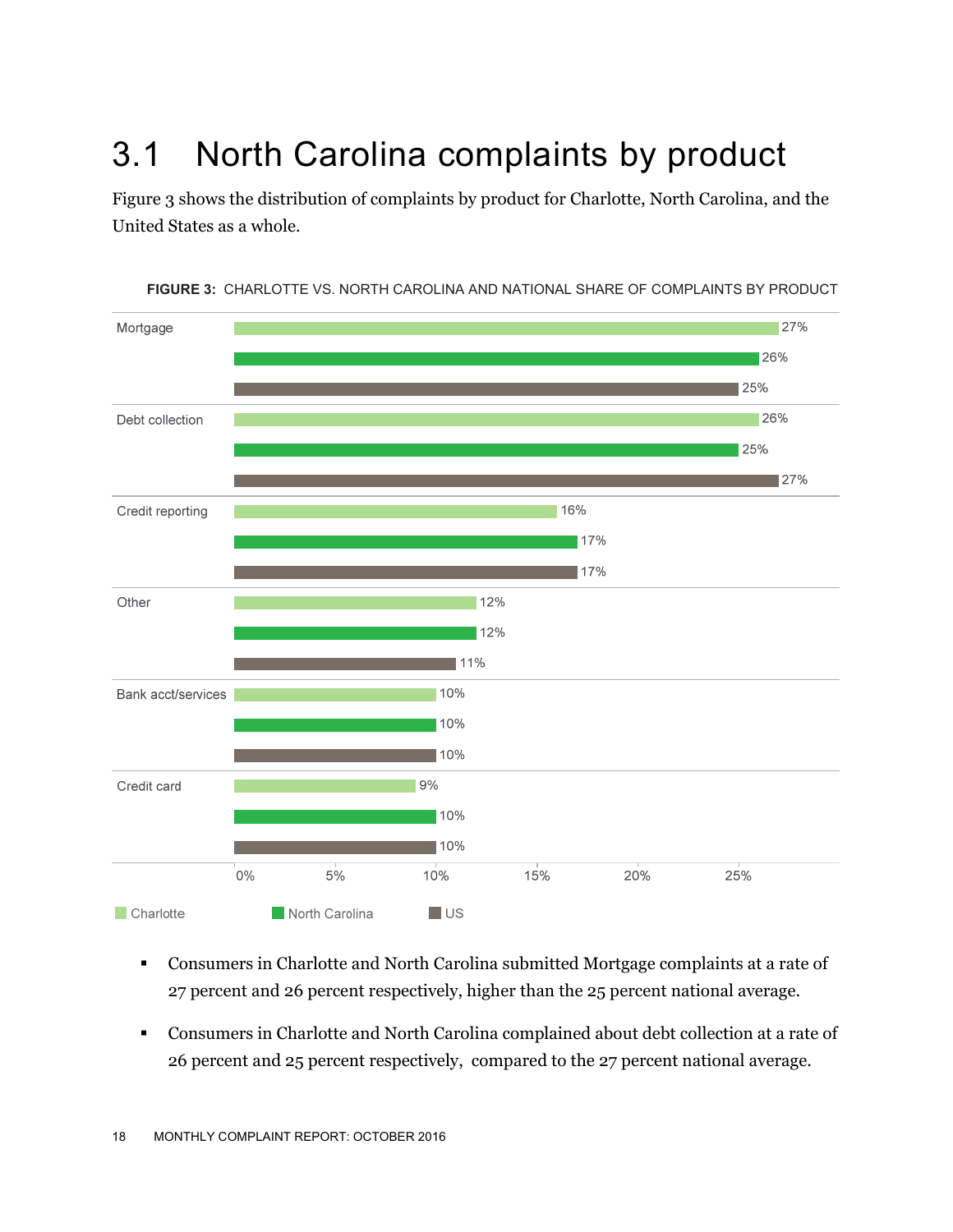### 3.2 North Carolina complaints over time

Average monthly complaints increased 13 percent from 2014 (570 complaints per month) to 2015 (641 complaints per month), higher than the national rate of 8 percent.



**FIGURE 4:** NORTH CAROLINA MONTHLY COMPLAINT VOLUME TREND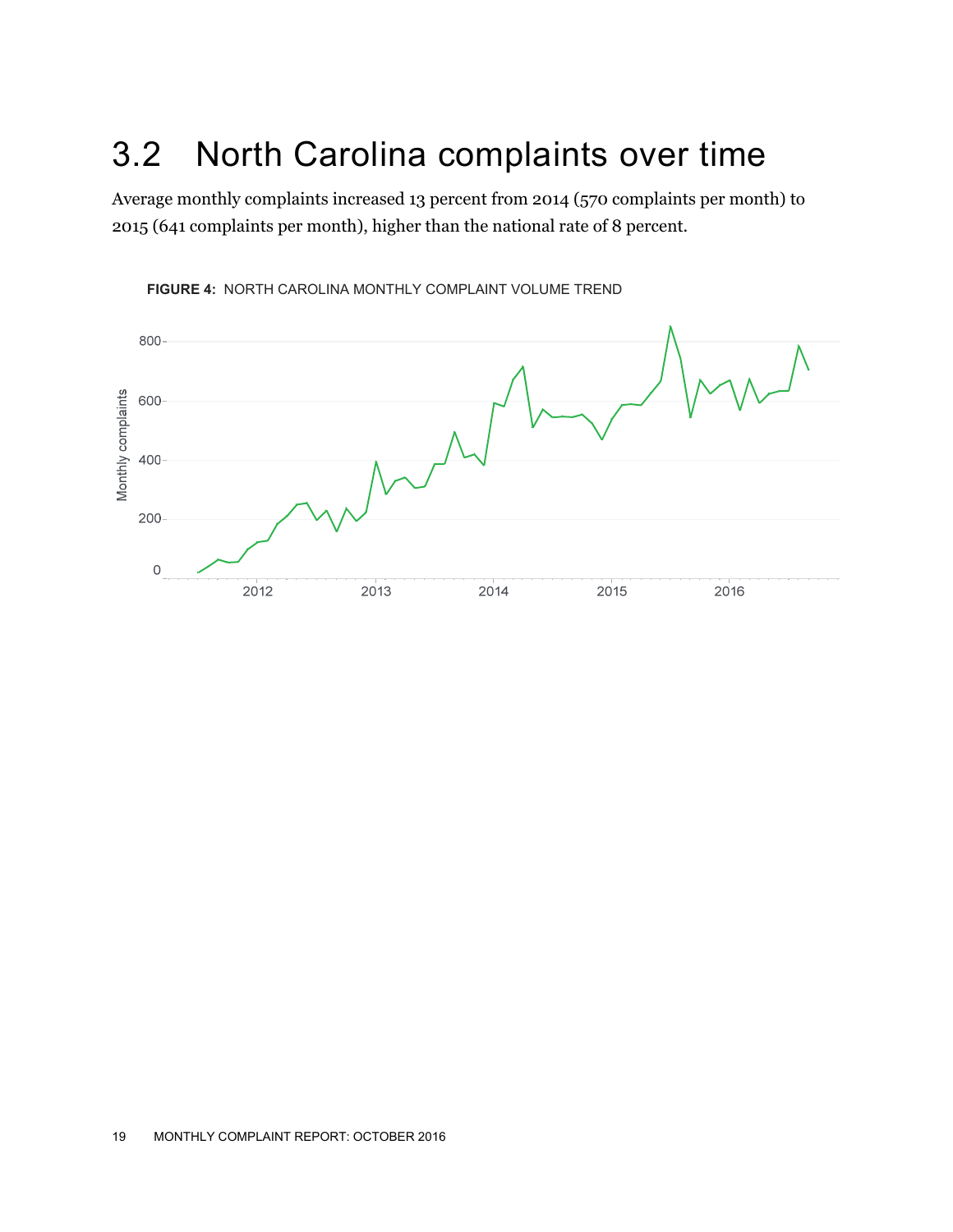### 3.3 North Carolina complaints by company



**FIGURE 5:** MOST-COMPLAINED-ABOUT COMPANIES BY NORTH CAROLINA CONSUMERS

Company-level information should be considered in context of company size and/or market share in a given geographic area.

 In the August 2015 - July 2016 period, Equifax, Wells Fargo, and Bank of America led the list of most-complained-about companies by North Carolina consumers.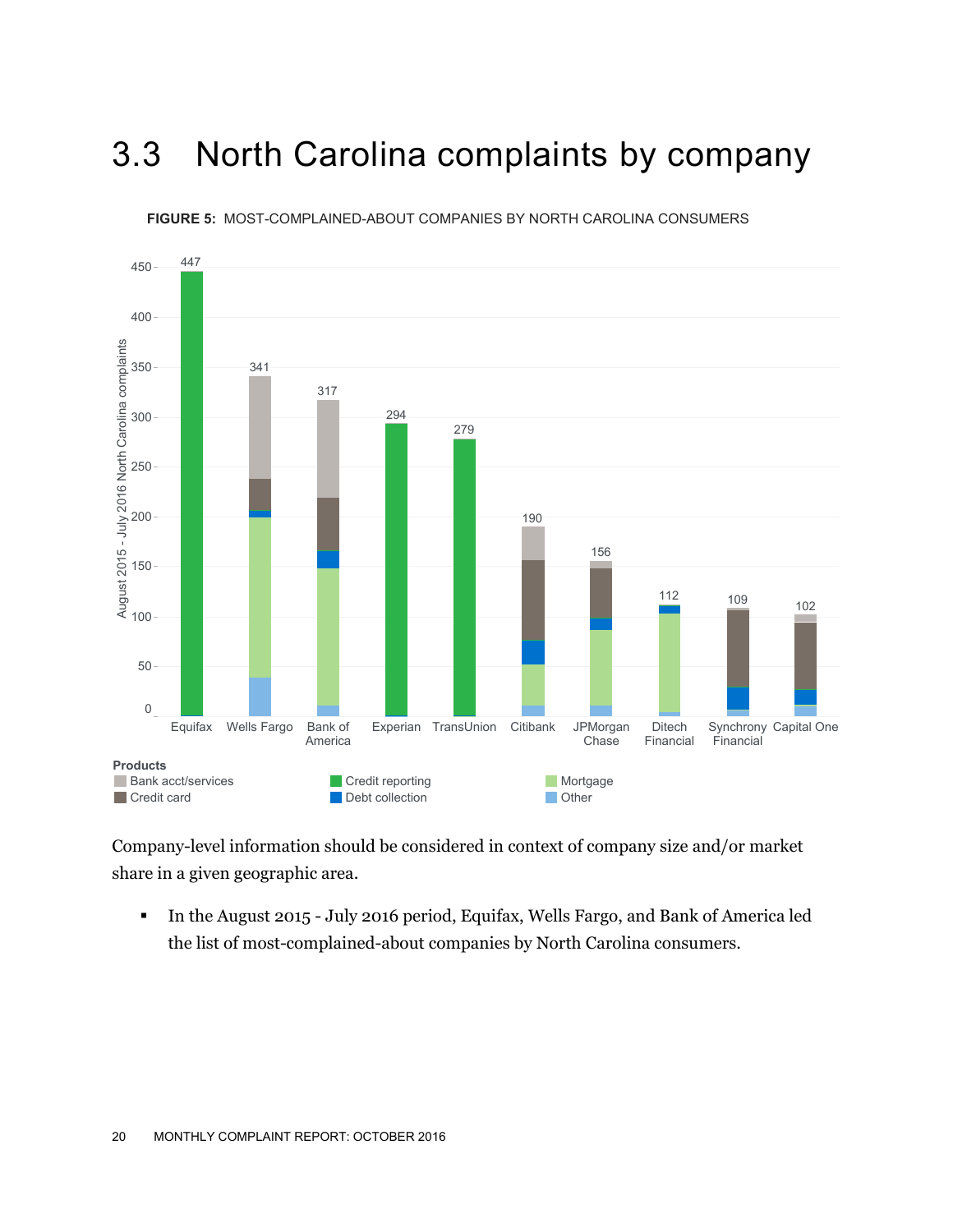### APPENDIX A:

|          | account or<br>services<br><b>Bank</b> | Consumer<br>Ioan | Credit card | reporting<br>Credit | Debt<br>collection | transfer<br>Money       | Mortgage | financial<br>services<br>Other | Payday<br>Ioan | Prepaid      | Student<br>Ioans        | <b>Total</b> |
|----------|---------------------------------------|------------------|-------------|---------------------|--------------------|-------------------------|----------|--------------------------------|----------------|--------------|-------------------------|--------------|
| $11-Jul$ | 13                                    | 3                | 517         | 2                   | 4                  | 0                       | 14       | 4                              | 0              | 2            | $\overline{\mathbf{c}}$ | 564          |
| 11-Aug   | 140                                   | 27               | 1,817       | 12                  | 6                  | $\mathbf{1}$            | 127      | 9                              | 0              | 5            | 5                       | 2,166        |
| 11-Sep   | 191                                   | 45               | 1,718       | 18                  | 17                 | 2                       | 179      | 28                             | 4              | 7            | 3                       | 2,233        |
| 11-Oct   | 159                                   | 26               | 1,748       | 11                  | 8                  | 3                       | 178      | 24                             | 0              | 7            | 4                       | 2,188        |
| 11-Nov   | 199                                   | 39               | 1,752       | 5                   | 9                  | 1                       | 275      | 17                             | 1              | 0            | 5                       | 2,324        |
| 11-Dec   | 206                                   | 29               | 1,604       | 8                   | 6                  | 2                       | 1,696    | 0                              | 0              | 14           | 4                       | 3,584        |
| 12-Jan   | 191                                   | $30\,$           | 1,453       | 4                   | 5                  | $\pmb{0}$               | 2,526    | 1                              | 3              | 6            | 11                      | 4,253        |
| 12-Feb   | 216                                   | 37               | 1,433       | 10                  | 12                 | 2                       | 2,694    | 0                              | 0              | 6            | 8                       | 4,437        |
| 12-Mar   | 1,463                                 | 220              | 1,615       | 12                  | 31                 | $\overline{7}$          | 3,441    | 6                              | $\overline{7}$ | 17           | 666                     | 7,526        |
| 12-Apr   | 1,504                                 | 250              | 1,352       | 13                  | 31                 | 3                       | 3,395    | 2                              | 8              | 13           | 315                     | 6,902        |
| 12-May   | 1,963                                 | 366              | 1,661       | 19                  | 36                 | 5                       | 4,685    | 3                              | 8              | 12           | 242                     | 9,069        |
| 12-Jun   | 1,692                                 | 340              | 1,976       | 12                  | 34                 | $\overline{\mathbf{c}}$ | 4,642    | 7                              | 6              | 10           | 757                     | 9,533        |
| 12-Jul   | 1,619                                 | 329              | 1,794       | 32                  | 33                 | 3                       | 4,171    | 6                              | 4              | 5            | 315                     | 8,353        |
| 12-Aug   | 1,596                                 | 359              | 1,586       | 33                  | 24                 | 0                       | 4,610    | 8                              | 3              | 6            | 298                     | 8,556        |
| 12-Sep   | 1,367                                 | 304              | 1,256       | 21                  | 17                 | 0                       | 3,653    | 11                             | 4              | 12           | 260                     | 6,927        |
| 12-Oct   | 1,567                                 | 388              | 1,699       | 551                 | 18                 | 2                       | 4,013    | 6                              | 6              | 7            | 398                     | 8,686        |
| 12-Nov   | 1,252                                 | 328              | 1,401       | 1,252               | 24                 | 1                       | 3,525    | 4                              | $\mathbf{1}$   | 4            | 332                     | 8,156        |
| 12-Dec   | 1,248                                 | 343              | 1,312       | 1,370               | 62                 | 1                       | 3,737    | 4                              | 15             | 8            | 272                     | 8,420        |
| 13-Jan   | 1,651                                 | 391              | 1,454       | 1,561               | 94                 | 3                       | 7,225    | 6                              | 8              | 4            | 384                     | 12,877       |
| 13-Feb   | 1,459                                 | 352              | 1,442       | 1,710               | 113                | 11                      | 5,681    | 11                             | 16             | 9            | 331                     | 11,230       |
| 13-Mar   | 1,685                                 | 439              | 1,607       | 1,728               | 153                | 6                       | 5,633    | 3                              | 15             | 18           | 373                     | 11,815       |
| 13-Apr   | 1,422                                 | 457              | 1,508       | 1,903               | 179                | 79                      | 5,623    | 3                              | 16             | 16           | 371                     | 11,704       |
| 13-May   | 1,415                                 | 442              | 1,364       | 1,875               | 111                | 58                      | 5,250    | 2                              | 26             | 16           | 302                     | 10,956       |
| 13-Jun   | 1,490                                 | 426              | 1,312       | 2,042               | 108                | 93                      | 5,246    | 4                              | 22             | 5            | 287                     | 11,089       |
| 13-Jul   | 1,657                                 | 446              | 1,278       | 2,236               | 2,433              | 100                     | 5,237    | 2                              | 17             | 11           | 341                     | 13,786       |
| 13-Aug   | 1,683                                 | 520              | 1,352       | 2,273               | 4,224              | 91                      | 4,963    | 2                              | 40             | 8            | 350                     | 15,540       |
| 13-Sep   | 1,666                                 | 608              | 1,357       | 2,326               | 6,298              | 121                     | 4,341    | 3                              | 36             | 5            | 371                     | 17,166       |
| 13-Oct   | 1,800                                 | 540              | 1,369       | 2,267               | 4,865              | 155                     | 3,864    | 4                              | 35             | 5            | 422                     | 15,372       |
| 13-Nov   | 1,565                                 | 472              | 1,246       | 2,340               | 6,653              | 168                     | 3,475    | $\mathbf{1}$                   | 396            | 3            | 344                     | 16,708       |
| 13-Dec   | 1,535                                 | 508              | 1,322       | 1,943               | 5,972              | 137                     | 3,386    | 3                              | 385            | 4            | 409                     | 15,633       |
| 14-Jan   | 1,829                                 | 580              | 1,549       | 3,221               | 8,137              | 162                     | 4,240    | 0                              | 441            | 8            | 491                     | 20,694       |
| 14-Feb   | 1,808                                 | 581              | 1,615       | 3,509               | 7,795              | 144                     | 4,545    | 2                              | 374            | 3            | 494                     | 20,889       |
| 14-Mar   | 2,047                                 | 663              | 1,668       | 3,556               | 8,422              | 171                     | 4,898    | 3                              | 413            | 6            | 584                     | 22,459       |
| 14-Apr   | 1,987                                 | 688              | 1,665       | 3,850               | 8,313              | 171                     | 4,757    | 8                              | 402            | $\mathbf{1}$ | 541                     | 22,411       |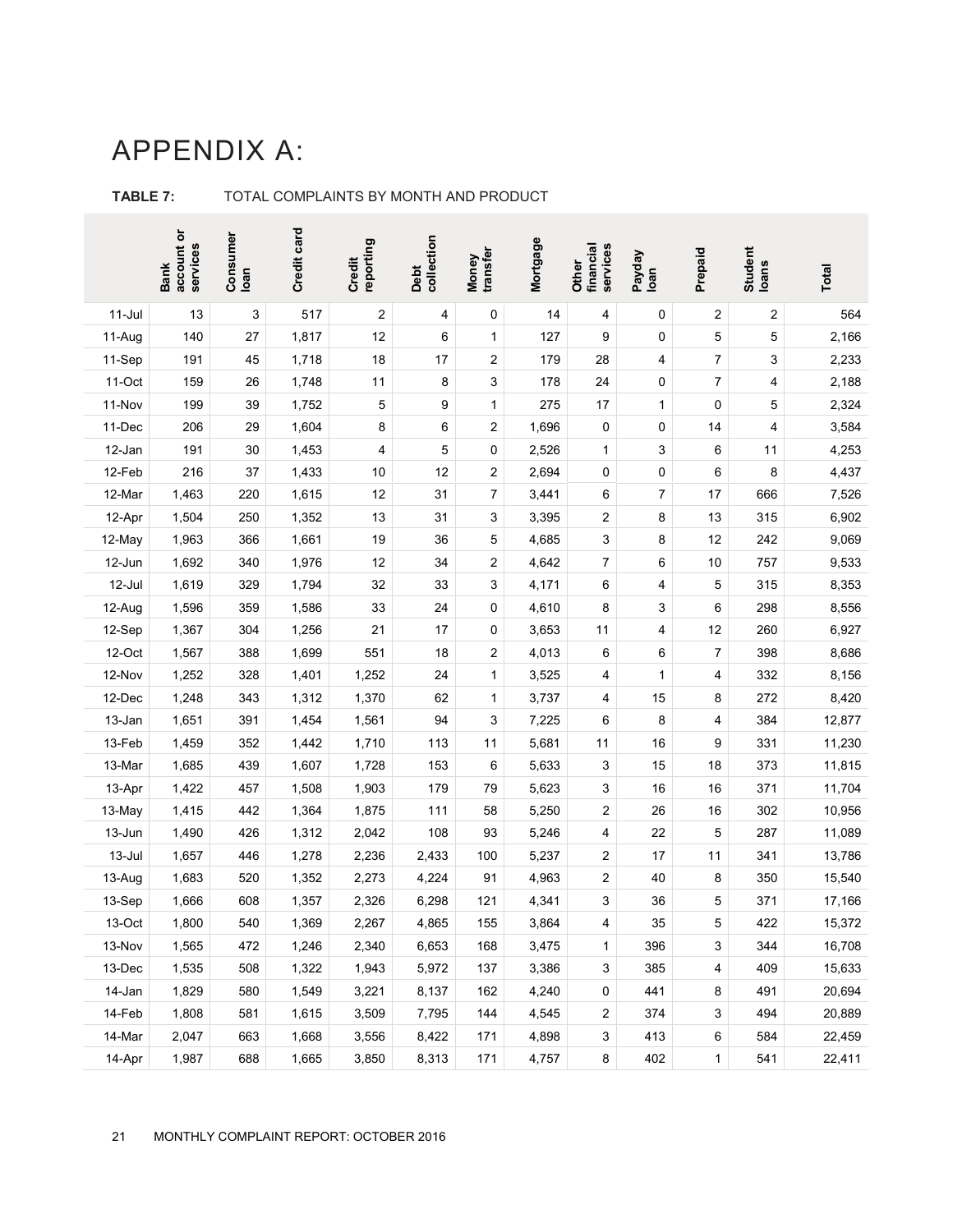|                     | account or<br>services<br><b>Bank</b>                                                                                                         | Consumer<br>loan | Credit card | reporting<br>Credit | collection<br>Debt | transfer<br>Money | Mortgage | financial<br>services<br>Other | Payday<br>Ioan | Prepaid | Student<br>loans | Total     |
|---------------------|-----------------------------------------------------------------------------------------------------------------------------------------------|------------------|-------------|---------------------|--------------------|-------------------|----------|--------------------------------|----------------|---------|------------------|-----------|
| 14-May              | 1,950                                                                                                                                         | 591              | 1,497       | 3,394               | 7,374              | 175               | 4,099    | 2                              | 324            | 5       | 537              | 19,983    |
| 14-Jun              | 1,943                                                                                                                                         | 696              | 1,497       | 3,463               | 7,753              | 184               | 4,134    | 4                              | 347            | 5       | 584              | 20,626    |
| 14-Jul              | 2,026                                                                                                                                         | 872              | 1,571       | 3,816               | 7,992              | 157               | 4,411    | 62                             | 587            | 94      | 582              | 22,275    |
| 14-Aug              | 1,564                                                                                                                                         | 1,002            | 1,689       | 4,647               | 7,222              | 148               | 4,340    | 104                            | 645            | 138     | 626              | 22,319    |
| 14-Sep              | 1,593                                                                                                                                         | 979              | 1,548       | 4,379               | 6,381              | 164               | 4,114    | 110                            | 587            | 151     | 594              | 20,806    |
| 14-Oct              | 1,625                                                                                                                                         | 1,026            | 1,437       | 3,561               | 6,684              | 132               | 4,474    | 124                            | 532            | 139     | 654              | 20,582    |
| 14-Nov              | 1,391                                                                                                                                         | 910              | 1,357       | 3,569               | 6,131              | 123               | 3,506    | 102                            | 478            | 129     | 546              | 18,396    |
| 14-Dec              | 1,463                                                                                                                                         | 982              | 1,459       | 3,698               | 6,070              | 160               | 3,587    | 92                             | 468            | 144     | 548              | 18,862    |
| 15-Jan              | 1,617                                                                                                                                         | 998              | 1,515       | 4,149               | 6,547              | 144               | 3,513    | 107                            | 458            | 165     | 575              | 19,941    |
| 15-Feb              | 1,457                                                                                                                                         | 990              | 1,788       | 4,032               | 6,874              | 141               | 3,601    | 112                            | 472            | 183     | 603              | 20,403    |
| 15-Mar              | 1,725                                                                                                                                         | 1,091            | 1,896       | 4,815               | 8,000              | 195               | 4,287    | 158                            | 538            | 199     | 719              | 23,796    |
| 15-Apr              | 1,748                                                                                                                                         | 941              | 1,757       | 4,733               | 7,178              | 190               | 4,238    | 146                            | 484            | 192     | 686              | 22,487    |
| 15-May              | 1,704                                                                                                                                         | 1,029            | 1,825       | 4,493               | 7,149              | 208               | 4,266    | 156                            | 414            | 177     | 645              | 22,266    |
| 15-Jun              | 1,968                                                                                                                                         | 1,095            | 1,890       | 4,297               | 7,469              | 211               | 4,664    | 166                            | 460            | 195     | 626              | 23,248    |
| 15-Jul              | 1,997                                                                                                                                         | 1,344            | 1,961       | 6,547               | 8,184              | 235               | 4,463    | 203                            | 478            | 187     | 645              | 26,423    |
| 15-Aug              | 2,042                                                                                                                                         | 1,340            | 1,931       | 5,590               | 7,543              | 218               | 4,949    | 196                            | 445            | 179     | 656              | 25,295    |
| 15-Sep              | 1,907                                                                                                                                         | 1,253            | 1,947       | 4,679               | 6,666              | 198               | 4,566    | 148                            | 450            | 179     | 612              | 22,817    |
| 15-Oct              | 2,247                                                                                                                                         | 1,292            | 1,964       | 4,432               | 6,810              | 229               | 4,435    | 160                            | 508            | 892     | 568              | 23,795    |
| 15-Nov              | 1,984                                                                                                                                         | 1,092            | 1,819       | 3,731               | 6,291              | 192               | 3,951    | 191                            | 421            | 260     | 457              | 20,612    |
| 15-Dec              | 1,975                                                                                                                                         | 1,041            | 1,883       | 3,419               | 6,342              | 190               | 3,794    | 162                            | 382            | 223     | 467              | 20,138    |
| 16-Jan              | 2,110                                                                                                                                         | 1,174            | 2,001       | 3,367               | 6,681              | 222               | 4,192    | 183                            | 422            | 227     | 567              | 21,366    |
| 16-Feb              | 1,834                                                                                                                                         | 1,251            | 1,997       | 3,705               | 7,248              | 198               | 4,455    | 171                            | 394            | 206     | 618              | 22,333    |
| 16-Mar              | 2,036                                                                                                                                         | 1,349            | 2,052       | 4,861               | 8,030              | 187               | 4,947    | 207                            | 436            | 241     | 1,134            | 25,740    |
| 16-Apr              | 1,880                                                                                                                                         | 1,263            | 1,995       | 4,507               | 7,234              | 195               | 4,314    | 189                            | 383            | 177     | 1,190            | 23,553    |
| 16-May              | 2,192                                                                                                                                         | 1,286            | 1,983       | 4,807               | 6,845              | 198               | 4,273    | 126                            | 395            | 226     | 963              | 23,606    |
| 16-Jun              | 2,541                                                                                                                                         | 1,274            | 1,979       | 4,907               | 6,943              | 197               | 4,290    | 199                            | 370            | 221     | 1,001            | 24,188    |
| 16-Jul              | 2,379                                                                                                                                         | 1,310            | 2,147       | 5,206               | 6,473              | 164               | 3,906    | 138                            | 335            | 208     | 1,167            | 23,655    |
| 16-Aug              | 2,651                                                                                                                                         | 1,497            | 2,600       | 4,988               | 9,666              | 228               | 4,290    | 260                            | 422            | 244     | 1,248            | 28,374    |
| 16-Sep              | 3,121                                                                                                                                         | 1,505            | 2,690       | 4,715               | 7,352              | 209               | 4,501    | 174                            | 331            | 192     | 1,329            | 26,372    |
| Total <sup>12</sup> | 99,955                                                                                                                                        | 44,049           | 104,477     | 168,232             | 271,379            | 7,097             | 248,485  | 4,349                          | 15,678         | 6,041   | 31,439           | 1,008,463 |
|                     |                                                                                                                                               |                  |             |                     |                    |                   |          |                                |                |         |                  |           |
| 22                  | <sup>12</sup> Total column includes approximately 7,282 complaints where no specific consumer financial product was selected<br>by consumers. |                  |             |                     |                    |                   |          |                                |                |         |                  |           |

<sup>12</sup> Total column includes approximately 7,282 complaints where no specific consumer financial product was selected by consumers.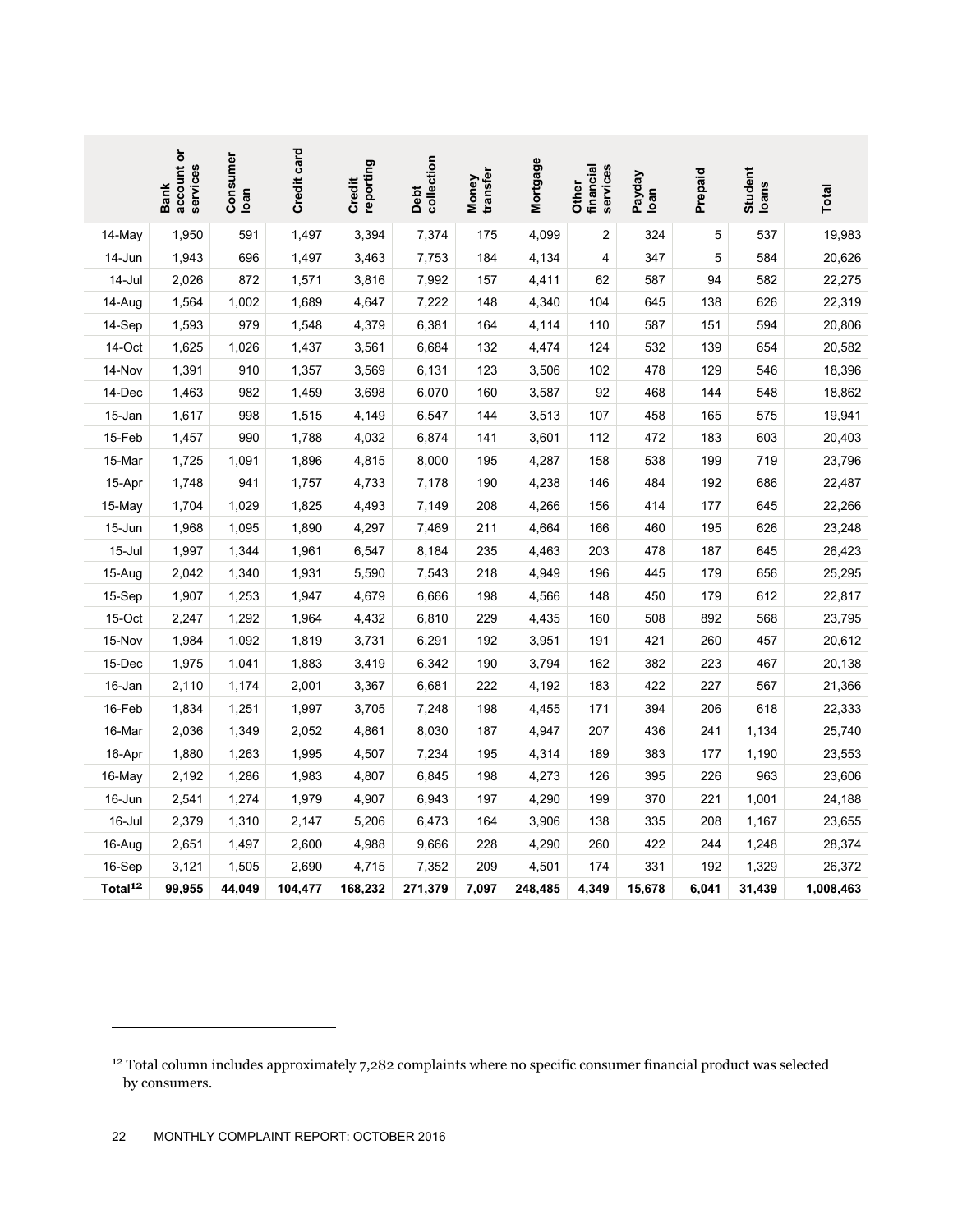|                         | account or<br>services<br><b>Bank</b> | Consumer<br>Ioan | Credit card | reporting<br>Credit | Debt<br>collection | transfer<br>Money | Mortgage | financial<br>services<br>Other | Payday<br>loan | Prepaid        | Student<br>Ioans | Total   |
|-------------------------|---------------------------------------|------------------|-------------|---------------------|--------------------|-------------------|----------|--------------------------------|----------------|----------------|------------------|---------|
| Alabama                 | 1,006                                 | 737              | 850         | 2,051               | 3,647              | 66                | 1,916    | 61                             | 323            | 83             | 341              | 11,176  |
| Alaska                  | 119                                   | 57               | 163         | 188                 | 435                | 11                | 236      | $\overline{7}$                 | 31             | $\overline{7}$ | 43               | 1,303   |
| American                |                                       |                  |             |                     |                    |                   |          |                                |                |                |                  |         |
| Samoa                   | 9                                     | 0                | 4           | 5                   | 14                 | 1                 | 6        | 0                              | 0              | 0              | 2                | 42      |
| Arizona                 | 2,086                                 | 1,120            | 2,295       | 3,243               | 6,361              | 134               | 5,660    | 65                             | 243            | 124            | 595              | 22,105  |
| Arkansas                | 447                                   | 267              | 448         | 923                 | 1,376              | 36                | 855      | 22                             | 71             | 28             | 166              | 4,672   |
| California              | 13,139                                | 5,216            | 13,734      | 21,410              | 34,508             | 953               | 42,680   | 516                            | 1,663          | 841            | 3,474            | 138,922 |
| Colorado                | 1,513                                 | 700              | 1,886       | 2,749               | 4,615              | 105               | 4,253    | 67                             | 219            | 100            | 539              | 16,853  |
| Connecticut             | 1,335                                 | 493              | 1,493       | 1,496               | 2,478              | 72                | 2,880    | 60                             | 166            | 88             | 404              | 11,055  |
| Delaware                | 616                                   | 287              | 642         | 719                 | 1,458              | 22                | 1,147    | 27                             | 89             | 23             | 123              | 5,178   |
| District of<br>Columbia | 802                                   | 219              | 691         | 863                 | 1,379              | 56                | 1,262    | 50                             | 115            | 43             | 315              | 5,869   |
| Federated<br>States of  |                                       |                  |             |                     |                    |                   |          |                                |                |                |                  |         |
| Micronesia              | 5                                     | 2                | 11          | 10                  | 14                 | 1                 | 14       | 1                              | 1              | 0              | 1                | 60      |
| Florida                 | 8,851                                 | 3,621            | 9.059       | 19,628              | 24,177             | 546               | 27,334   | 310                            | 1,094          | 374            | 2,110            | 97,747  |
| Georgia                 | 3,979                                 | 2,187            | 3,404       | 7,621               | 10,325             | 248               | 12,392   | 138                            | 363            | 282            | 1,151            | 42,352  |
| Guam                    | 13                                    | 11               | 12          | 28                  | 34                 | 3                 | 28       | 1                              | $\overline{c}$ | $\mathbf{1}$   | 7                | 140     |
| Hawaii                  | 274                                   | 133              | 417         | 625                 | 905                | 19                | 1,058    | 12                             | 41             | 13             | 85               | 3,604   |
| Idaho                   | 256                                   | 151              | 392         | 651                 | 1,320              | 24                | 733      | 5                              | 67             | 11             | 123              | 3,754   |
| Illinois                | 4,004                                 | 1,381            | 3,705       | 5,945               | 9,295              | 239               | 8,341    | 119                            | 569            | 254            | 1,235            | 35,297  |
| Indiana                 | 1,093                                 | 593              | 1,111       | 1,864               | 3,758              | 75                | 2,254    | 61                             | 313            | 72             | 602              | 11,870  |
| lowa                    | 360                                   | 205              | 558         | 863                 | 1,596              | 40                | 710      | 40                             | 121            | 41             | 214              | 4,774   |
| Kansas                  | 546                                   | 269              | 630         | 798                 | 1,911              | 35                | 934      | 23                             | 103            | 39             | 172              | 5,508   |
| Kentucky                | 668                                   | 391              | 699         | 1,394               | 2,764              | 56                | 1,471    | 36                             | 193            | 48             | 317              | 8,088   |
| Louisiana               | 882                                   | 591              | 802         | 2,079               | 3,866              | 75                | 1,994    | 46                             | 310            | 74             | 294              | 11,078  |
| Maine                   | 319                                   | 143              | 530         | 394                 | 815                | 14                | 845      | 17                             | 50             | 28             | 151              | 3,325   |
| Marshall                |                                       |                  |             |                     |                    |                   |          |                                |                |                |                  |         |
| Islands                 | 5                                     | 8                | 6           | 4                   | 14                 | 0                 | 10       | 1                              | $\mathbf 0$    | $\mathbf 0$    | 1                | 49      |
| Maryland                | 3,101                                 | 1,360            | 2,989       | 4,427               | 7,126              | 195               | 9,227    | 135                            | 564            | 155            | 932              | 30,471  |
| Massachusetts           | 2,572                                 | 651              | 2,625       | 2,331               | 3,738              | 175               | 4,885    | 100                            | 280            | 125            | 874              | 18,459  |
| Michigan                | 2,392                                 | 1,022            | 2,339       | 3,581               | 6,767              | 173               | 7,331    | 120                            | 489            | 176            | 1,077            | 25,710  |
| Minnesota               | 1,208                                 | 379              | 1,367       | 1,490               | 2,885              | 103               | 2,990    | 54                             | 231            | 76             | 532              | 11,405  |
| Mississippi             | 466                                   | 377              | 372         | 962                 | 1,799              | 34                | 939      | 22                             | 155            | 38             | 154              | 5,346   |
| Missouri                | 1,152                                 | 761              | 1,253       | 2,062               | 4,301              | 92                | 3,105    | 64                             | 276            | 95             | 620              | 13,857  |
| Montana                 | 121                                   | 77               | 209         | 274                 | 649                | 9                 | 306      | 8                              | 36             | 12             | 68               | 1,782   |
| Nebraska                | 342                                   | 145              | 407         | 417                 | 1,215              | 22                | 608      | 19                             | 85             | 23             | 166              | 3,466   |

#### **TABLE 8:** TOTAL COMPLAINTS BY LOCALITY AND PRODUCT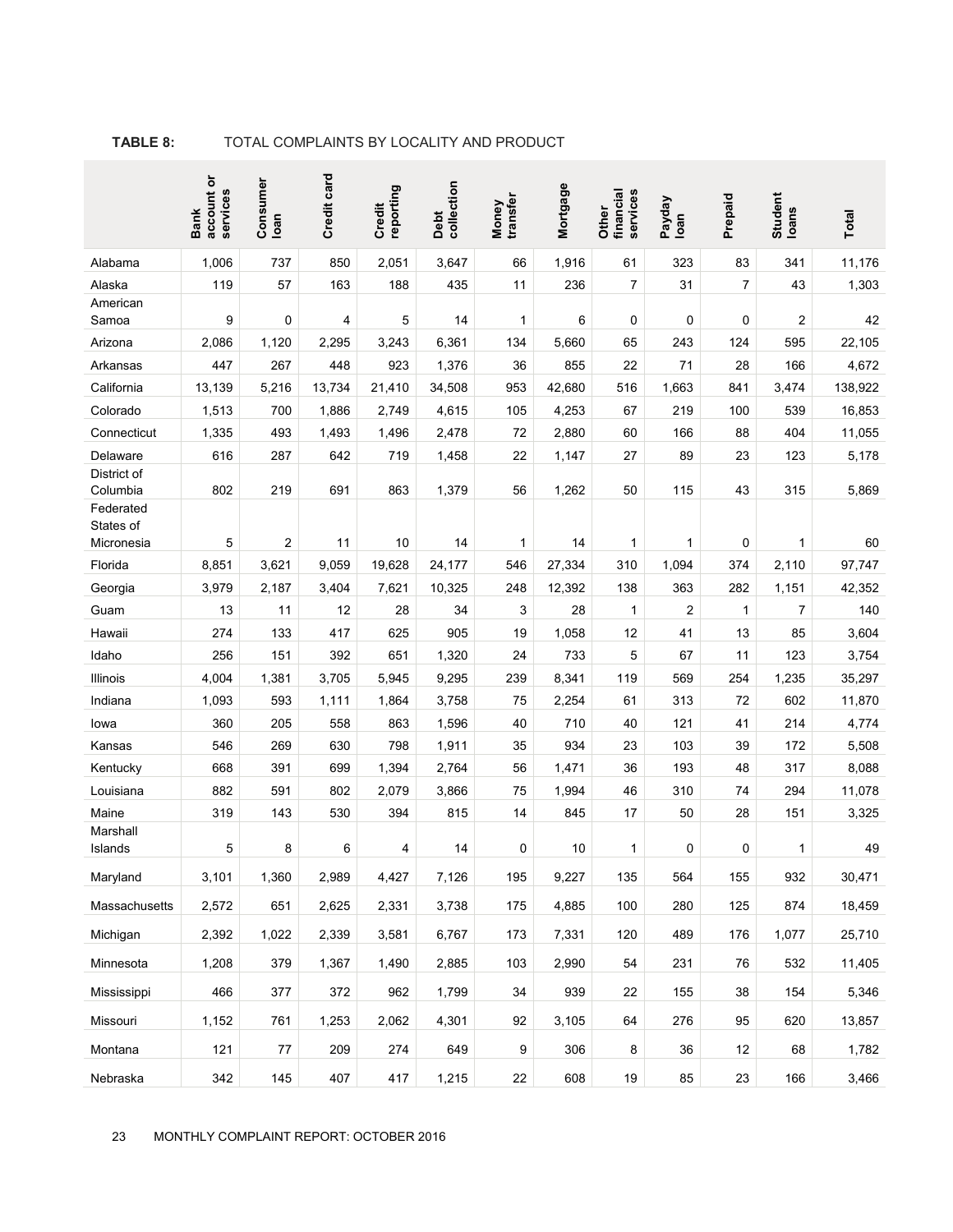|                                  | account or<br>services<br><b>Bank</b>  | Consumer<br>loan | Credit card | reporting<br>Credit | collection<br>Debt | transfer<br>Money | Mortgage | services<br>financial<br>Other | Payday<br>Ioan | Prepaid        | Student<br>Ioans | Total     |
|----------------------------------|----------------------------------------|------------------|-------------|---------------------|--------------------|-------------------|----------|--------------------------------|----------------|----------------|------------------|-----------|
| Nevada                           | 1,195                                  | 579              | 1,143       | 2,228               | 3,582              | 79                | 2,982    | 34                             | 241            | 84             | 261              | 12,517    |
| <b>New</b><br>Hampshire          | 379                                    | 154              | 463         | 525                 | 1,026              | 19                | 1,554    | 18                             | 63             | 23             | 192              | 4,453     |
| New Jersey                       | 4,317                                  | 1,479            | 4,347       | 5,632               | 8,390              | 242               | 11,010   | 214                            | 630            | 219            | 1,195            | 37,944    |
| New Mexico                       | 475                                    | 278              | 479         | 1,027               | 1,676              | 54                | 986      | 25                             | 115            | 26             | 160              | 5,345     |
| New York                         | 8,151                                  | 2,177            | 9,218       | 11,111              | 13,806             | 543               | 15,404   | 325                            | 463            | 392            | 2,371            | 64,363    |
| North Carolina                   | 2,706                                  | 1,495            | 2,844       | 4,649               | 6,915              | 180               | 7,150    | 132                            | 441            | 158            | 698              | 27,593    |
| North Dakota                     | 77                                     | 45               | 103         | 199                 | 360                | $\overline{7}$    | 131      | 8                              | 15             | 6              | 38               | 994       |
| Northern<br>Mariana<br>Islands   | 6                                      | 0                | 3           | 5                   | 7                  | 0                 | 4        | 0                              | 0              | 0              | 5                | 30        |
| Ohio                             | 3,012                                  | 1,577            | 3,527       | 4,148               | 9,209              | 189               | 6,752    | 118                            | 603            | 211            | 1,347            | 30,893    |
| Oklahoma                         | 555                                    | 469              | 651         | 1,195               | 2,723              | 57                | 1,254    | 27                             | 232            | 51             | 241              | 7,510     |
| Oregon                           | 1,201                                  | 403              | 1,243       | 1,535               | 3,339              | 61                | 2,991    | 61                             | 165            | 77             | 436              | 11,605    |
| Palau                            | 1                                      | 1                | 1           | 3                   | 1                  | 0                 | 6        | 0                              | 0              | 0              | 0                | 13        |
| Pennsylvania                     | 4,252                                  | 1,577            | 3,944       | 5,503               | 9,404              | 239               | 7,996    | 174                            | 607            | 207            | 1,629            | 35,733    |
| Puerto Rico                      | 327                                    | 135              | 356         | 691                 | 491                | 14                | 443      | 13                             | 5              | $\overline{7}$ | 51               | 2,572     |
| Rhode Island                     | 418                                    | 146              | 408         | 396                 | 847                | 26                | 713      | 19                             | 91             | 19             | 106              | 3,205     |
| South Carolina                   | 1,045                                  | 847              | 1,068       | 2,475               | 4,175              | 93                | 2,862    | 44                             | 256            | 81             | 404              | 13,423    |
| South Dakota                     | 127                                    | 93               | 199         | 189                 | 556                | 14                | 220      | 10                             | 33             | 5              | 63               | 1,518     |
| Tennessee                        | 1,500                                  | 960              | 1,463       | 2,508               | 5,628              | 90                | 3,170    | 82                             | 409            | 114            | 555              | 16,567    |
| Texas                            | 6,360                                  | 4,089            | 6,590       | 19,253              | 26,484             | 494               | 12,099   | 270                            | 1,399          | 436            | 1,743            | 79,710    |
| Utah                             | 422                                    | 259              | 584         | 864                 | 1,941              | 33                | 1,330    | 20                             | 116            | 31             | 175              | 5,819     |
| Vermont                          | 198                                    | 76               | 243         | 231                 | 340                | 11                | 397      | 6                              | 20             | 16             | 92               | 1,637     |
| Virgin Islands                   | 32                                     | 10               | 38          | 65                  | 49                 | 5                 | 48       | 2                              | 4              | 1              | 3                | 259       |
| Virginia                         | 2,928                                  | 1,468            | 3,406       | 5,619               | 8,201              | 239               | 7,600    | 155                            | 465            | 210            | 983              | 31,480    |
| Washington                       | 1,798                                  | 679              | 2,054       | 3,101               | 5,680              | 143               | 5,714    | 85                             | 239            | 137            | 709              | 20,466    |
| West Virginia                    | 276                                    | 127              | 300         | 601                 | 814                | 28                | 444      | 35                             | 27             | 22             | 146              | 2,860     |
| Wisconsin                        | 1,066                                  | 518              | 1,528       | 1,397               | 3,528              | 79                | 2,602    | 46                             | 272            | 107            | 471              | 11,703    |
| Wyoming<br>U.S. Armed<br>Forces- | 64                                     | 62               | 110         | 178                 | 374                | 5                 | 197      | $\overline{7}$                 | 33             | 3              | 43               | 1,089     |
| Americas                         | 10                                     | 1                | 6           | 1                   | 24                 | 1                 | 8        | $\overline{c}$                 | $\mathbf{1}$   | 2              | $\overline{2}$   | 60        |
| U.S. Armed<br>Forces-<br>Europe  | 37                                     | 26               | 34          | 67                  | 87                 | 5                 | 91       | 4                              | 0              | 2              | 23               | 377       |
| U.S. Armed<br>Forces-<br>Pacific | 15                                     | 18               | 38          | 39                  | 89                 | 1                 | 52       | 0                              | 1              | 0              | 12               | 265       |
| Unspecified                      | 3,324                                  | 747              | 2,983       | 1,702               | 6,088              | 512               | 3,871    | 206                            | 469            | 120            | 397              | 21,143    |
| <b>Total</b>                     | 99,955                                 | 44,049           | 104,477     | 168,232             | 271,379            | 7,097             | 248,485  | 4,349                          | 15,678         | 6,041          | 31,439           | 1,008,463 |
| 24                               | MONTHLY COMPLAINT REPORT: OCTOBER 2016 |                  |             |                     |                    |                   |          |                                |                |                |                  |           |